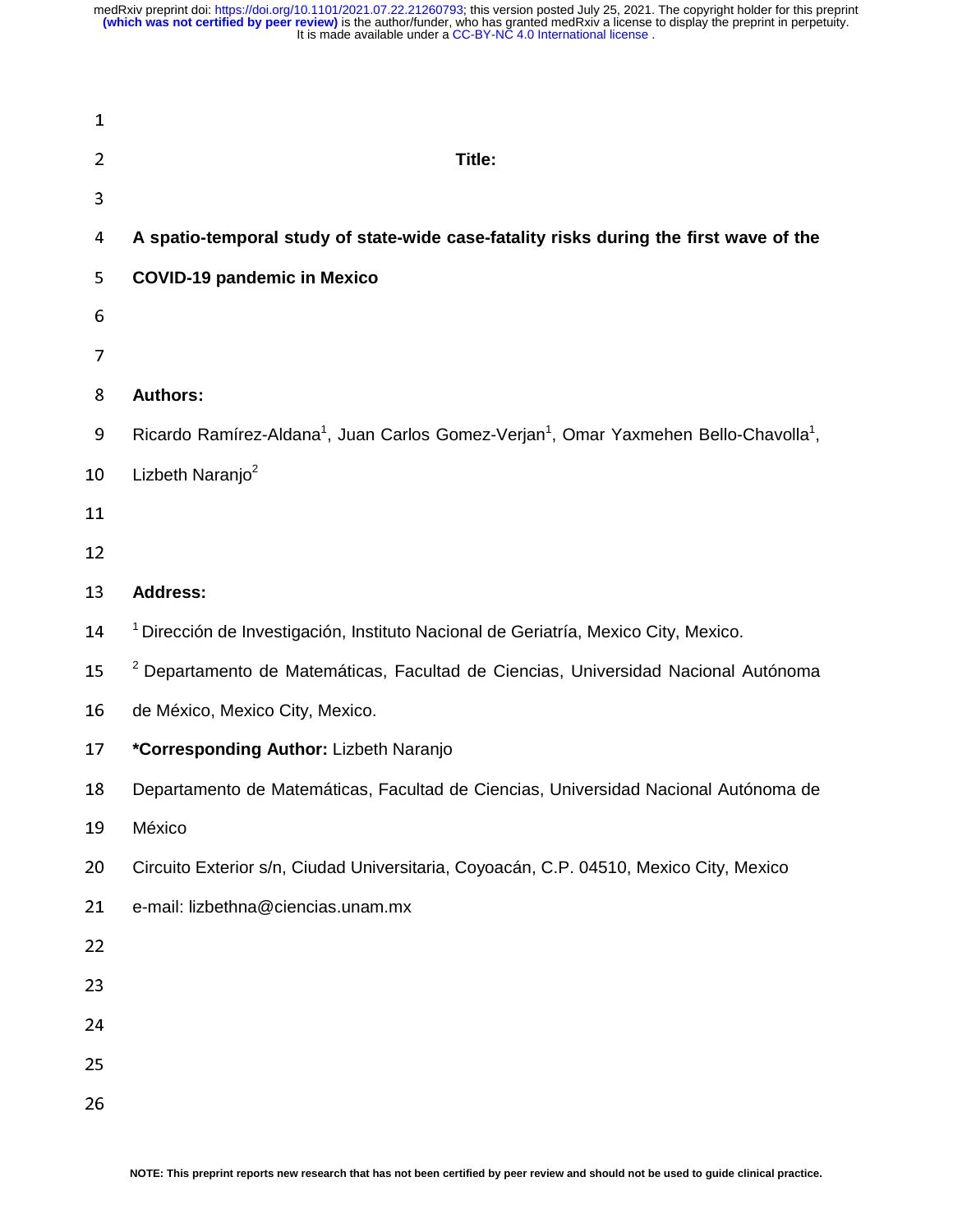#### <sup>27</sup>**Abstract**

<sup>28</sup>We study case-fatality risks (risks of dying in sick individuals) corresponding to the first <sup>29</sup>wave of the COVID-19 pandemic in Mexico. Spatio-temporal analysis by state were 30 performed, mainly from April to September 2020, including descriptive analyses through <sup>31</sup>mapping and time series representations, and the fit of linear mixed models and time 32 series clustering to analyze trends by state. The association of comorbidities and other 33 variables with the risks were studied by fitting a spatial panel data linear model (splm). As 34 results, we observed that on average the greatest risks were reached by July, and that 35 highest risks were observed in some states, Baja California Norte, Chiapas, and Sonora; 36 interestingly, some densely populated states, as Mexico City, had lower values. Different 37 trends by state were observed, and a four-order polynomial, including fixed and random 38 effects, was necessary to model them. The most general structure is one in which the risks 39 increase and then decrease and was observed in states belonging to two clusters; 40 however, there is a cluster corresponding to states with a retarded increase, and another 41 in which increasing risks through time were observed. A cyclic behavior in terms of states 42 having a second increasing trend was observed. Finally, according to the splm, 43 percentage of men, being in the group of 50 years and over, chronic kidney disease <sup>44</sup>failure, cardiovascular disease, asthma, and hypertension were positively associated with 45 the case-fatality risks. This analysis may provide valuable insight into COVID-19 dynamics <sup>46</sup>in future outbreaks, as well as the determinants of these trends at a state level; and, by 47 combining spatial and temporal information, provide a better understanding of COVID-19 48 case-fatality.

#### <sup>50</sup>**Keywords:**

51 Clustering in time series; Linear mixed models; SARS-CoV-2 (COVID-19); Spatial panel 52 linear models; Spatio-temporal analysis.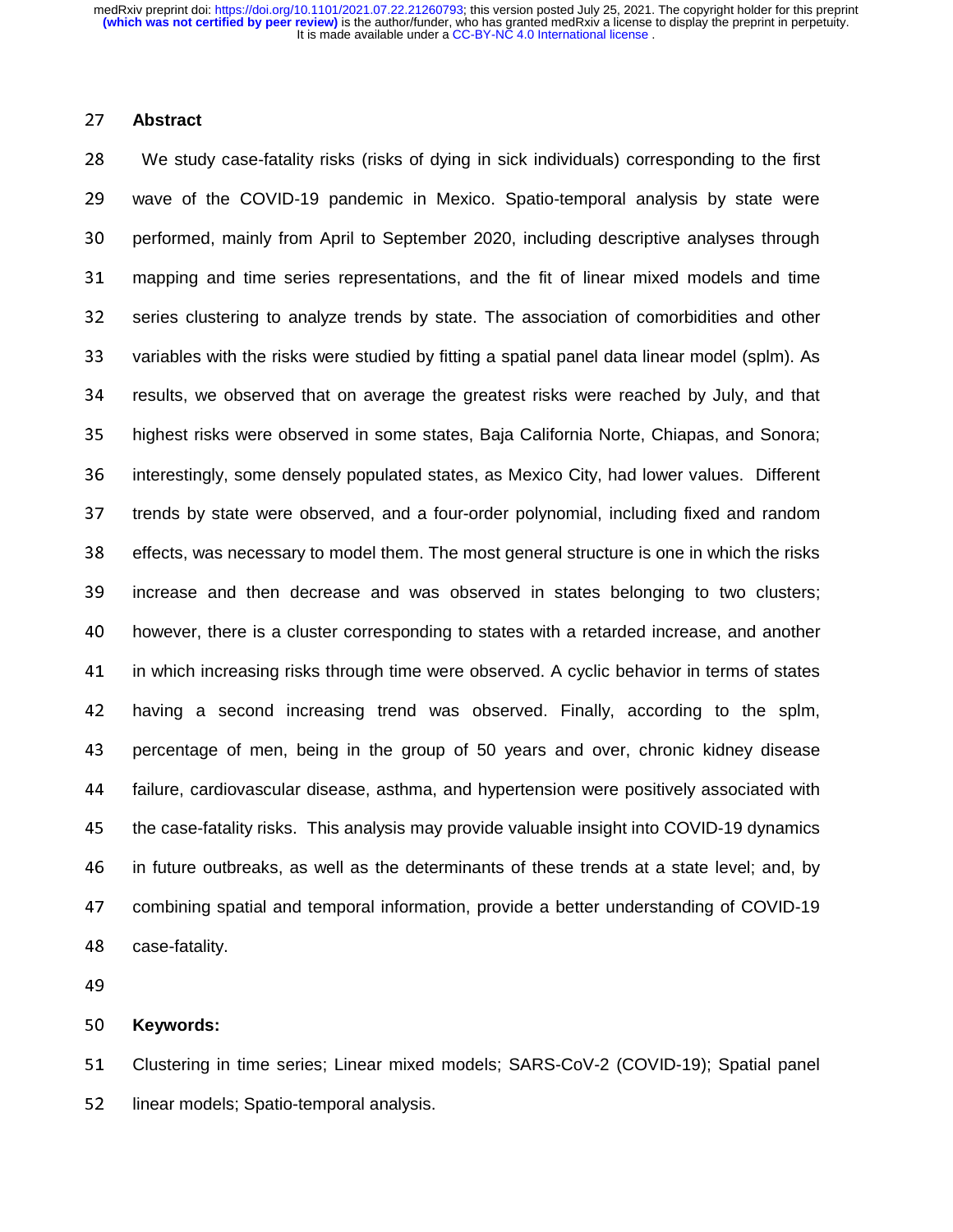# <sup>54</sup>**1. Introduction**

55 Coronavirus disease (COVID-19), which is caused by the SARS-CoV-2 virus (Severe 56 Acute Respiratory Syndrome Coronavirus type 2), was first reported in Wuhan, China, on 57 December 31th, 2019 (World Health Organization, 2020), and on March 11th, 2020, the <sup>58</sup>World Health Organization (WHO) declared a pandemic state. On that date, the number of 59 cases of COVID-19 outside China increased 13-fold and the number of affected countries 60 had tripled. There were more than 118,000 cases in 114 countries and 4,291 people lost 61 their lives. Of these cases, more than 90 percent were in just four countries, and two of 62 those -China and the Republic of Korea- had significantly declining epidemics, whereas 81 63 countries had not reported any cases, and 57 countries had reported 10 or less cases <sup>64</sup>(World Health Organization, 2020, March 11th). On April 20th, the COVID-19 disease 65 spread rapidly and on October 19th, 2020, more than 40.6 million cases of the disease 66 had been reported in 220 countries and territories in the world, being the five countries 67 with the highest number of infected the United States, India, Brazil, Russia, and France, 68 with more than 1.1 million deaths, whereas the United States, Brazil, India, Mexico, and 69 the United Kingdom were the five countries with the highest number of deaths.

<sup>70</sup>An increased risk in suffering severe COVID-19 occurs if the infected person belongs to 71 the elderly group and with underlying health conditions, such as cardiovascular disease, 72 chronic kidney disease, chronic respiratory disease, chronic liver disease, diabetes, 73 cancer, HIV/AIDS, tuberculosis (active), chronic neurological disorders, sickle cell 74 disorders, smoking tobacco use, obesity (BMI ≥40), and hypertension (Pan American 75 Health Organization, 2020, July 29th) according to guidelines published by the WHO, 76 CDC, and Public Health England (PHE).

77 In Mexico, the first reported case of COVID-19 was detected on February  $28<sup>th</sup>$ . By April 78 30th, 63 days after this first diagnosis, the number of patients exponentially increased,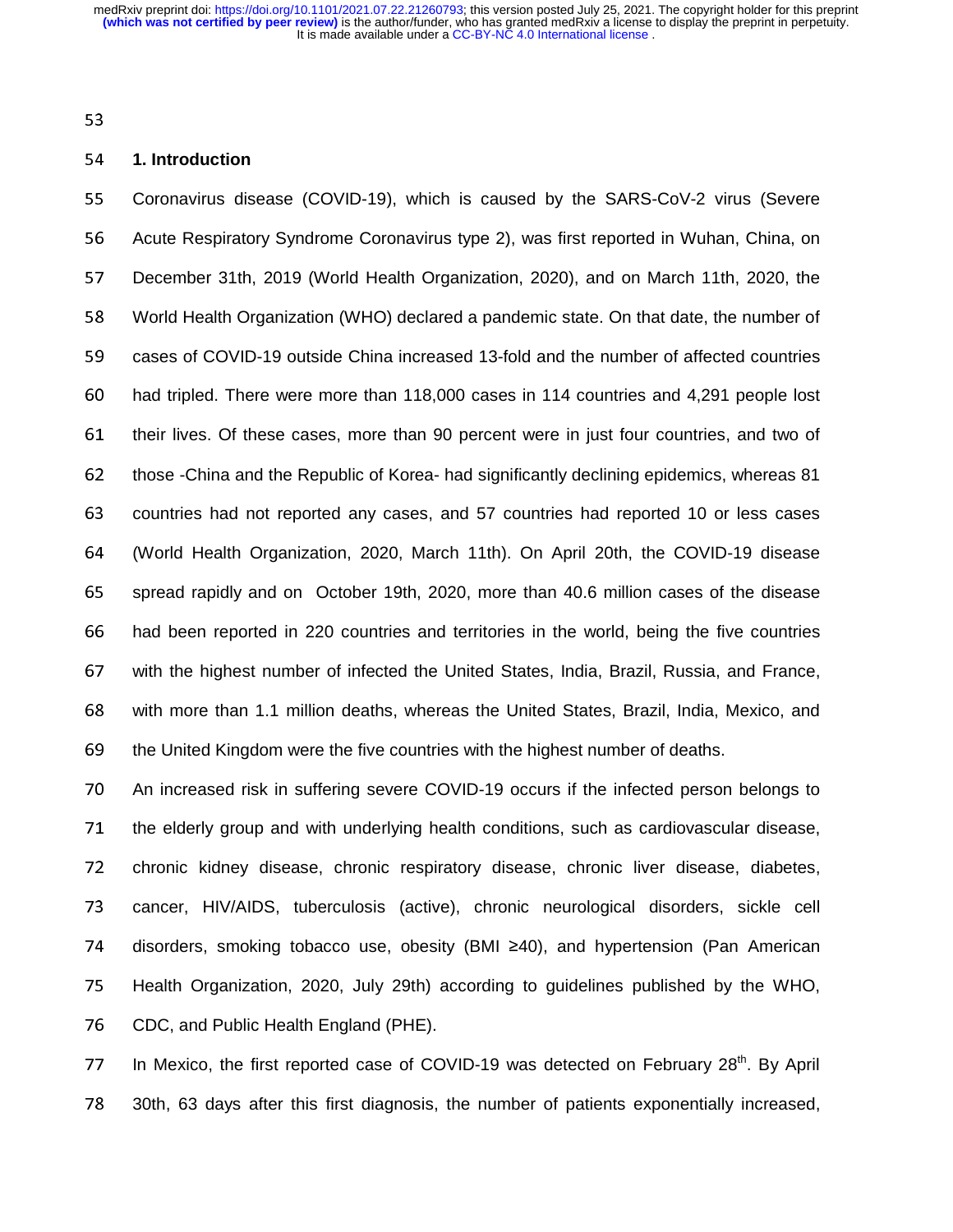79 reaching a total of 17,799 confirmed cases and 1,732 deceased. As of June  $26<sup>th</sup>$  2021, <sup>80</sup>Mexico had confirmed 2,503,408 cases and 232,521 deaths (INFOBAE, 2021). Moreover, 81 the National Institute of Statistics (INEGI) reported in 2021 that from January to August <sup>82</sup>2020 the deaths from COVID-19 occupied the second cause of death in Mexico with 83 almost 108,658 cases below cardiovascular diseases (141,873 cases), and above 84 diabetes mellitus (99,733 cases). In contrast, in 2019, 88.8% (663,902) of deaths in <sup>85</sup>Mexico were due to illnesses and health-related problems and the three main causes of 86 death for both men and women were heart disease (156,041, 23.5%), diabetes mellitus <sup>87</sup>(104,354, 15.7%), and malignant tumors (88,680, 13.4%) (INEGI, 2020, October 29th). 88 Additionally, according to the latest National Health and Nutrition Survey (ENSANUT), 89 Mexico ranks as one of the countries with the most number of obese people in the world, 90 being such disease a public health problem (Barquera, et al., 2020). Comorbidities 91 associated with COVID-19 severe cases in Mexico coincide with some of these causes of 92 death, these comorbidities have been found to be ageing, hypertension, obesity, diabetes, 93 and smoking, as well as chronic kidney, cardiovascular problems, COPD, 94 immunosuppression, and asthma (Gobierno de la Ciudad de México, 2020).

95 Spatial epidemiology analyses describe geographic variations in a disease with respect to 96 demographic, environmental, behavioral, socioeconomic, genetic, and infectious risk 97 factors, and they have proven to be quite useful to study the spread of infectious diseases 98 analyses (Elliott & Wartenberg, 2004). In this sense, they could help us to highlight areas 99 and communities which could be hotspots or coldspots, pinpoint cases, measure risks and <sup>100</sup>map transmission in a cost-saving way, and to improve the targeting of limited resources <sup>101</sup>(Tatem, 2018). Several examples of spatial epidemiology analysis have demonstrated its 102 importance such as for Tuberculosis (Shaweno et al., 2018), Ebola (Mizumoto et al., <sup>103</sup>2019), or Malaria (Mercado et al., 2019), or through mathematical models based on the 104 behavior of gases to understand the COVID-19 propagation in Mexico City (Salcido,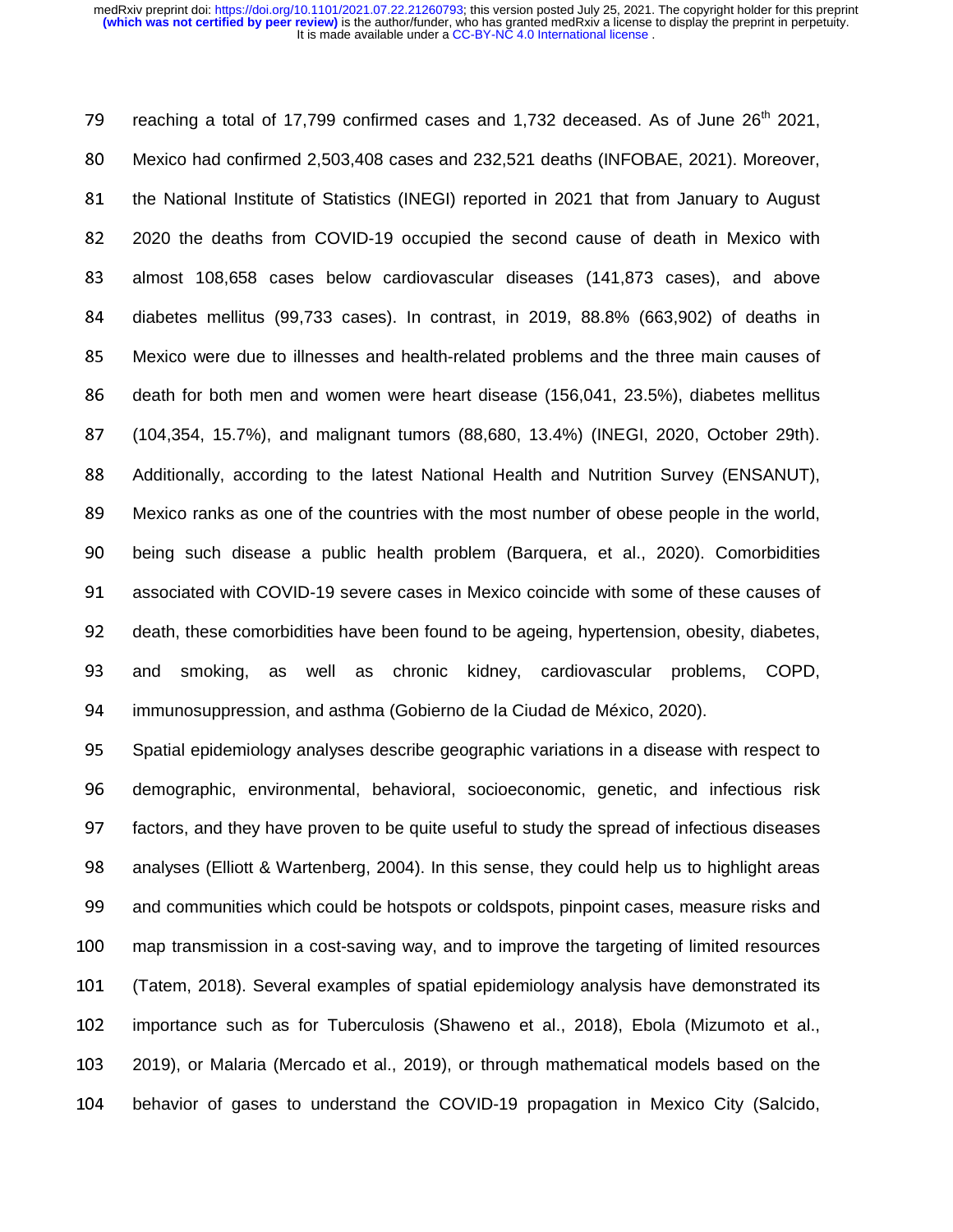105 2021), to mention a few examples. Particularly, concerning COVID-19, several studies in <sup>106</sup>France (Levratto et al. 2020) and Italy (Bourdin et al., 2021) indicated that the 107 demographic composition (Sannigrahi et al., 2020), such as population density, of a country 108 influences the rate of fatalities due to COVID-19. Additionally, in a recent publication with 109 data from twelve European countries, it was shown that the number of medical 110 practitioners and hospital beds and the level of social trust are correlated with low COVID-111 19 death rates (Amdaoud et al., 2021). Moreover, a spatial analysis performed in the USA 112 demonstrated that COVID-19 could move from less vulnerable counties to more vulnerable 113 counties, and back again over time (Neelon et al., 2021). Even so, it was demonstrated 114 that demographics explain the spatial heterogeneity in COVID-19 testing and infection 115 rates in New York City neighborhoods (Schmitt-Grohé et al., 2020). In a recent published 116 study by Argoty-Pantoja et al., the authors found that COVID-19 adversely affects the 117 indigenous population, particularly patients who received initial outpatient care (Argoty-118 Pandoja et al., 2021).

119 Here, we performed a spatial epidemiological study of case-fatality risks due to the 120 COVID-19 in Mexico. Spatio-temporal analyses are performed concerning risks by state in 121 Mexico mainly from April to September, including descriptive analyses through mapping 122 and time series representations. Additionally, we analyze trends through time by state by 123 using linear mixed models and time series clustering. Finally, the association of the main 124 comorbidities with the COVID-19 death risks are studied by fitting spatial panel data linear 125 models.

<sup>126</sup>**2. Material and methods** 

# <sup>127</sup>**2.1. Data sources**

<sup>128</sup>We used open-source data of suspected COVID-19 cases collected by the General 129 Directorate of Epidemiology (DGE), of the Ministry of Health of Mexico (*Dirección General* <sup>130</sup>*de Vigilancia Epidemiológica*, *Secretaría de Salud* (Secretaría de Salud, 2020))*.* The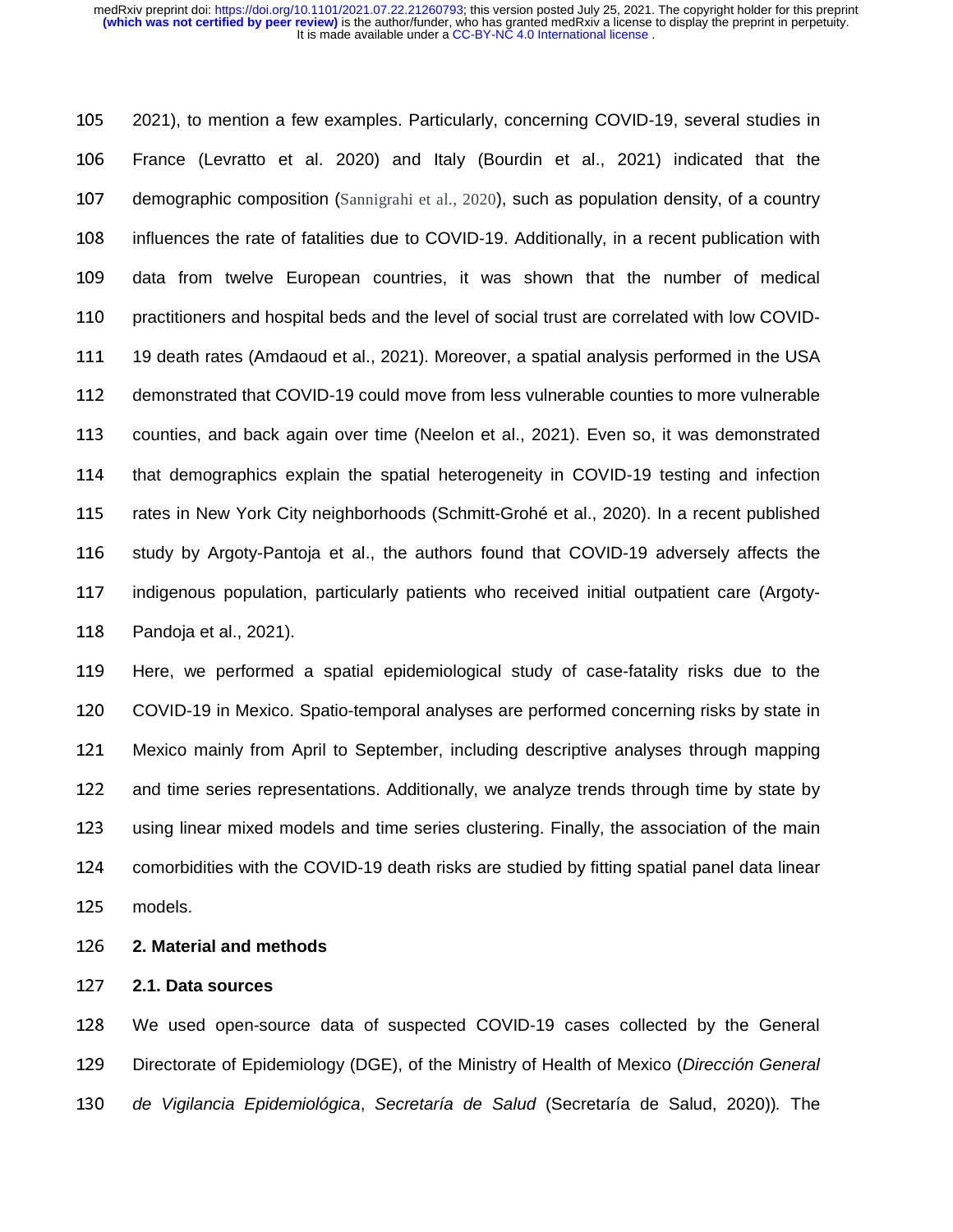131 dataset was updated till September 30th, 2020. Two datasets were created, one weekly 132 and other monthly. The starting date for the weekly database was April 1th, 2020, date on 133 which all states had at least one death, which was used for most analyses, except for the 134 spatial linear model in which April  $15<sup>th</sup>$ , 2020, was used since till that date there were 135 positive cases in each combination of time and state, whereas April 1st, 2020, was used 136 for the monthly database. Weekly deaths were obtained since January 1st, 2020, to 137 generate an animation as explained below. We used the date when the patient entered the 138 respective hospital unit, and in the case of deaths, the date when the patient died.

139 For the assembly of the weekly and monthly datasets, we considered the following: only 140 the cases with positive results for SARS-CoV-2 were selected and the data were grouped 141 by state and by date, weekly and monthly, respectively. For each level of grouping, we 142 obtained the number of positive cases, number of deaths, number of men, number of 143 people by age group (groups constructed every 10 years, but as discussed below, we 144 finally used the age group of individuals 50 years and over), and number of pregnant 145 women. In addition, for each of the comorbidities presented in the DGE dataset, the 146 number of patients who had a positive diagnosis for each of the following comorbidities (in 147 alphabetical order) were counted: asthma, cardiovascular diseases, chronic kidney failure, 148 diabetes, COPD, hypertension, immunosuppression, pneumonia, and obesity. As the 149 response variable, we used the case-fatality risk, calculated as the number of deaths over 150 the number of positive cases grouped by entity and date. The remaining variables were 151 used as explanatory in the spatial panel data linear model.

#### <sup>152</sup>**2.2. Analyses**

<sup>153</sup>**2.2.1. Descriptive space-time analyses**

<sup>154</sup>We obtained weekly and monthly case-fatality risks associated with each time and state. 155 Monthly risks were taken since April 2020, and weekly risks since January 2020 and also 156 since April 2020. The corresponding maps were derived and a space-time plot (Hovmöller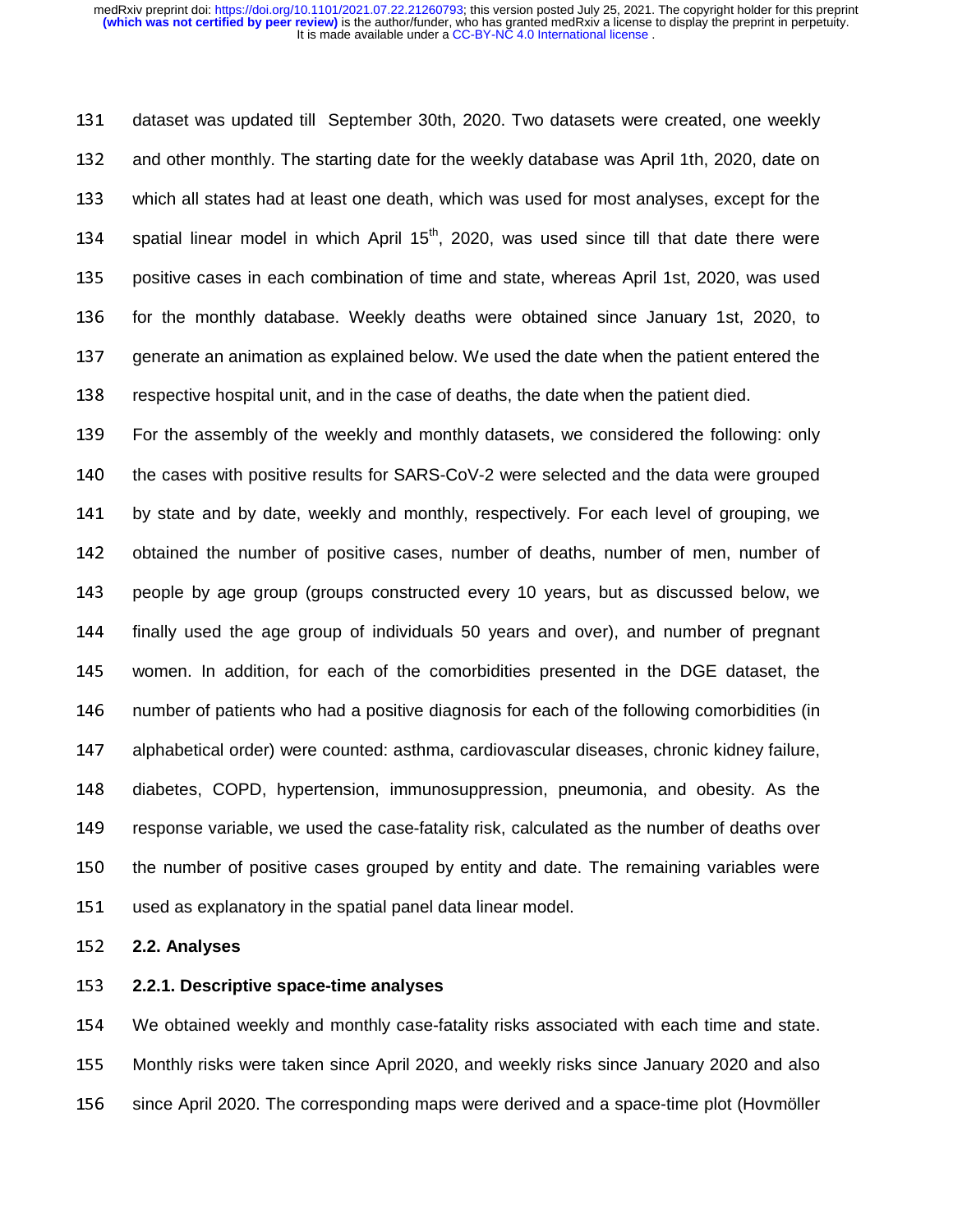157 diagram), that shows the risks in a space-time cross section, was obtained. An animation <sup>158</sup>(gif) associated with maps corresponding to weekly risks since January was obtained, and 159 the time series associated with weekly risks by state since April 2020 were plotted. R 160 packages *spacetime* and *magick* were used for the maps and gif analysis.

<sup>161</sup>**2.2.2. Analyses of the trends structure by state**

162 To determine trends for each state, linear mixed models (LMM) (Verbeke & Molenberghs, 163 2000) were fitted for the weekly data since April 15th, 2020; thus, associating random 164 effects with each state. First, we fitted a LMM including constant and linear terms, both as 165 fixed and random effects. A map of linear trends by state was obtained since all random 166 and fixed effects were significant according to a Likelihood Ratio test (LRT; comparing with 167 a model without random effects) and t-tests; respectively. To have a better understanding 168 of the type of trend, polynomic trends were added. From the linear trend model, random 169 effects corresponding to polynomials of different degree were sequentially added. For 170 instance, a second-order random effect was added to the linear model, which was 171 significant according to an LRT, and thus added to the model. This new model was 172 compared with one adding a third-order random effect, and so on, until a random effect 173 associated with certain order was not significant. According to this process, a four-order 174 polynomial was used, including each term as random and fixed, being all significant 175 according to an LRT (comparing with a model without random effects) and t-tests, <sup>176</sup>respectively. The original and predicted time series by state were plotted. R package *nlme*, <sup>177</sup>*sp, ggplot2,* and *lattice* were used to the trends structure by state analysis.

<sup>178</sup>**2.2.3. Spatial panel linear models**

179 Spatial panel linear models (splm), which are a variant of a panel data regression including 180 spatial effects, were fitted, e.g. (Pebesma, 2012), (Millo & Piras, 2012), (Wikle, Zammit-181 Mangion, & Cressie, 2019). A spatial weights matrix is required for this process, thus, we 182 obtained Queen contiguity weights. Hence, a squared matrix of dimension 32 (the number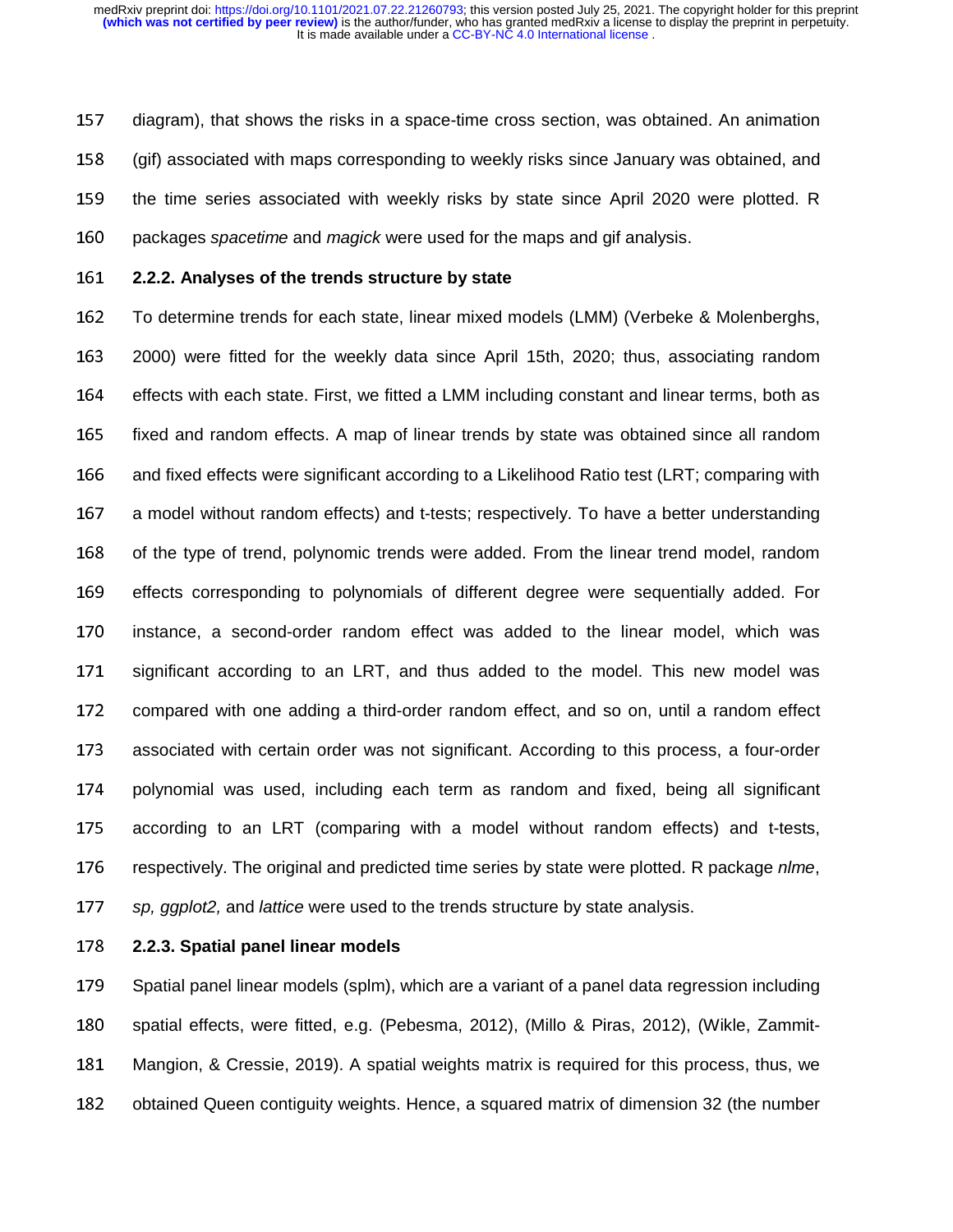183 of states in Mexico) was obtained with all entries equal to zero or one, the latter indicating 184 that two states are neighbors. The weights are calculated by integrating this matrix in a 185 row-standardized form. Variants of splm can be fitted according to the presence or not of 186 different terms: a space lagged effect associated with the response, a space lagged effect 187 associated with the error term, and the presence or not of random or fixed effects proper of 188 panel data analyses. The risks were used as response variable and the remaining 189 variables as explanatory. Each observation corresponds to a time-state combination. All 190 explanatory variables were used as percentages with respect to the number of infected 191 people. Age was firstly obtained according to 10-year age groups but was finally used as 192 the percentage of individuals aged 50 years and over, since this aggregated age group 193 was more associated with the risks and all the age-groups forming it are positively 194 associated with them.

195 The response variable was transformed into different scales, but we finally used a logit 196 transformation since the normality assumption was better satisfied in this scale. We added 197 a small constant (summing around 0.5 deaths by observation), chosen in each model as 198 that value improving the normality assumption, since in the logit transformation logarithms 199 are used and there are zero values in some observations. Association between 200 explanatory variables and between them with the response was analyzed by using 201 association measures (Pearson, Spearman, and Kendall). We fitted univariable models to 202 determine which variables were significantly associated with the risks, eliminating from the 203 multivariable model those that were not significant. We analyzed the linearity assumption 204 of each input with the response by obtaining scatter plots including a smoothed LOESS <sup>205</sup>(locally estimated scatterplot smoothing) curve. Since we observed that few important 206 outliers in some variables were present, we replaced them for more appropriate values. 207 The splm with the variables obtained after this process was fitted and model assumptions 208 were assessed. We determined whether the space-lagged effect and random effect were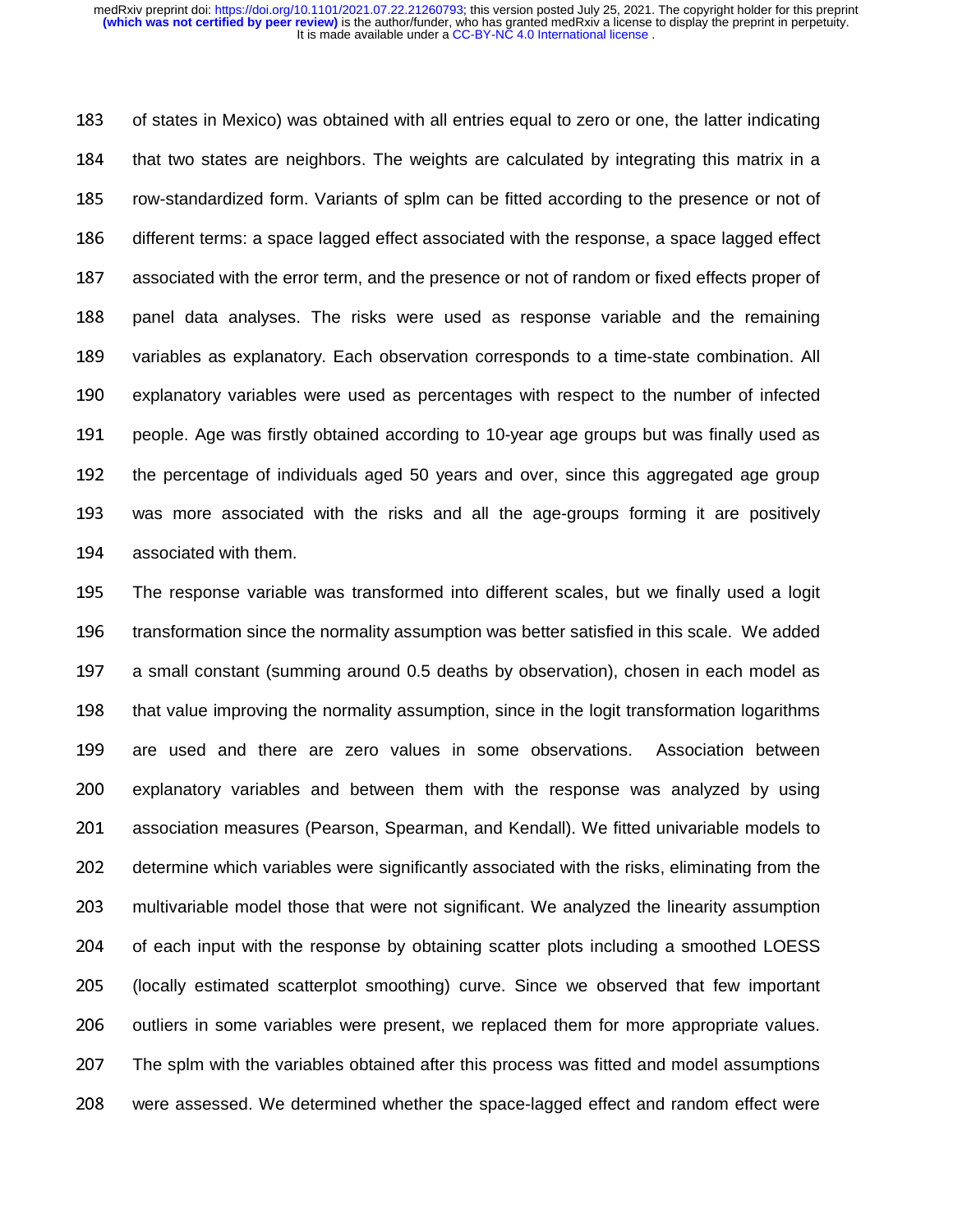209 significant, jointly and conditionally, by using Baltagi, Song and Koh LM-H one-sided joint 210 test and conditional LM tests, and whether random or fixed effects were preferable by 211 using a Hausman test for spatial models. R packages *splm, spdp, rgdal, ggplot*2, and <sup>212</sup>*corrplot* were used for the splm analysis.

<sup>213</sup>**2.2.4. Time series clustering** 

214 Time series clustering is a method used to create groups or clusters of dynamic data, e.g. <sup>215</sup>(Sardá-Espinosa, 2017) and (Sardá-Espinosa, 2019). The members of the same cluster 216 are similar with each other, but dissimilar from objects in a different cluster. In analysis of 217 clustering for time series, it should be considered the measure of similarity or distance, the 218 function of prototype or centroid extraction (a time series derived from the data which is 219 representative of a cluster), the clustering algorithm, and the cluster evaluation. The most 220 common clustering procedures are hierarchical and partitional methods. The clustering of 221 time-series proposed by (Aghabozorgi, Shirkhorshidi, & Wah, 2015) may be shape-based, 222 feature-based, or model-based. In the shape-based method is common to utilize the 223 dynamic time warping (DTW) distance as dissimilarity measure. In this paper, we used a 224 partitional clustering, a DTW distance, a k-medoids method (Partition Around Medoids or 225 PAM), which means that a time series in the data set is used as a representative of a 226 cluster, and an average linkage. All the time series were standardized. To evaluate the 227 clusters, we variated the number of clusters  $(3 \text{ to } 9)$  and compared them using the 228 silhouette as an internal evaluation measure. R package *dtwclust* was used to cluster the 229 data.

<sup>230</sup>**3. Results**

<sup>231</sup>**3.1. Results of descriptive space-time analyses**

<sup>232</sup>The gif presented in **Supplementary Material** corresponds to the evolution through time 233 of case-fatality risks in Mexico by state and by week from January 1st to September 30th, 234 2020. During the early spread of COVID-19 in Mexico, high case-fatality risk levels were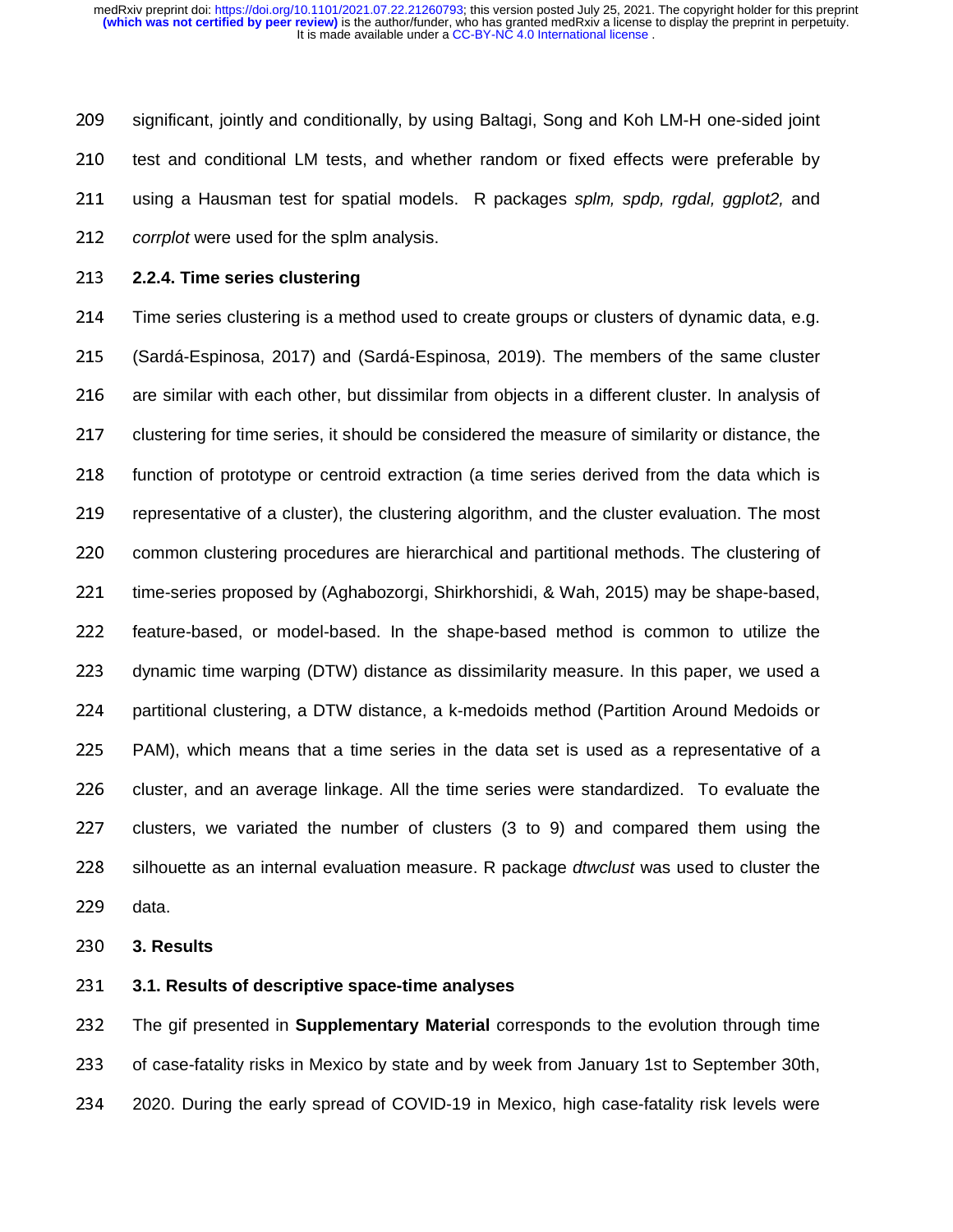235 present in northwest states (mainly Baja California and Chihuahua) and in center states <sup>236</sup>(Mexico, Morelos, Hidalgo, and Guerrero). Moreover, on average the highest mortality 237 rates were observed in July, followed by June and August. On average, higher case-238 fatality risks were observed mainly in Baja California Norte (state in the border with United 239 States of America), Chiapas (state in the border with Guatemala), and Sinaloa; followed by 240 Campeche, Hidalgo, Mexico, and Morelos (the last three in the center of Mexico, and 241 neighbors of Mexico City), and other states showing lower risks as Baja California Sur, 242 Tamaulipas, and Yucatán.

<sup>243</sup>This also can be identified in the Hovmöller diagram (**Figure 1a)**), and from it and **Figure**  <sup>244</sup>**1b)**, which shows trends by state along time, we observed that there were states with 245 greater case-fatality risks at the beginning and then a decrease, as in Durango and 246 Tabasco, other states in which the peak of the risks was earlier, and a few states as 247 Chiapas in which this peak was reached much later. Monthly case-fatality risks by state 248 are presented in **Figure 1c)**.

## <sup>249</sup>**3.2. Results of analyses of trends structure by state**

250 Considering case-fatality risks as response and time as explanatory variables, the fixed 251 effects for both constant and linear terms were significant (t= 29.912, p-value<0.001; and 252 t=-3.420, p-value<0.001; respectively). The corresponding random effects were jointly 253 significant when compared with the model including only the fixed effects (LR=295.056, p-254 value<0.001). A map corresponding to this linear trend (including both fixed and random 255 effects) is shown in Figure 2a). States have different case-fatality risks trends. We could 256 group the states by trend levels as follows: Aguascalientes has the highest (positive, 257 around 0.0035), followed by Chiapas, Jalisco, San Luis Potosí and Tamaulipas (in orange, 258 around 0.0015), and Campeche and Nayarit (in salmon, around 0.001); others states were 259 around zero, for instance Coahuila de Zaragoza, Nuevo León, and Querétaro (in pink, 260 around 0.0005), Sonora (in magenta, around 0.0), and Baja California Sur, Tlaxcala,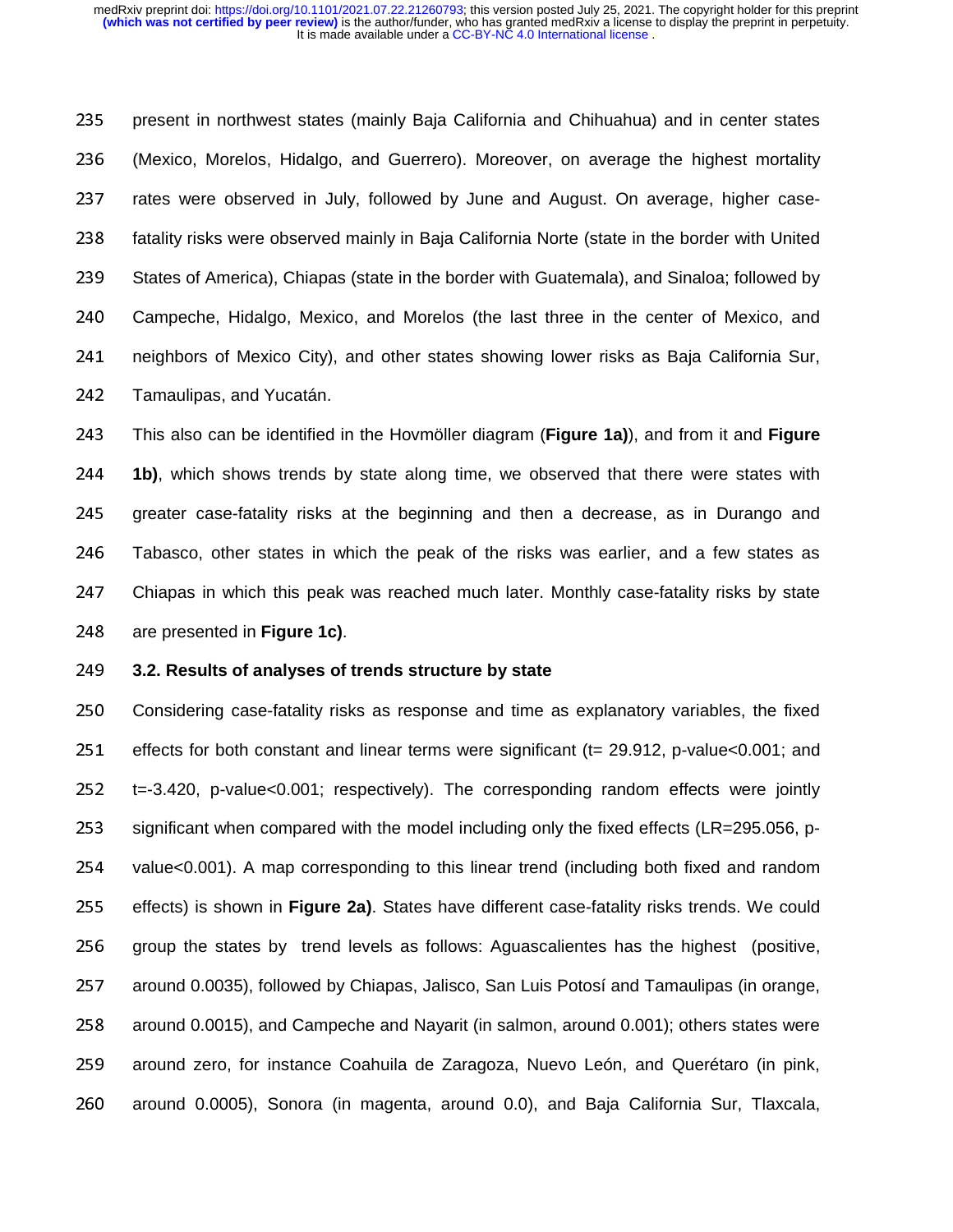261 Veracruz de Ignacio de la Llave, Yucatán and Zacatecas (in purple, around -0.0005). 262 Finally, other states have the lowest negative trend levels, for instance, Baja California 263 Norte, Colima, Guanajuato, Michoacán de Ocampo, Oaxaca, Sinaloa, and Mexico (in blue 264 violet, around -0.0015), followed by Hidalgo, Mexico City, and Quintana Roo (in blue, 265 around -0.002), Chihuahua and Durango (in dark blue, around -0.0025), and Puebla (in 266 navy, around -0.0035), and finally Guerrero, Morelos, and Tabasco (in dark navy, around -<sup>267</sup>0.0045).

<sup>268</sup>We added to the model including only linear effects some polynomial trends as random 269 factors. The quadratic trend was significant (LR=57.908, p-value $<$ 0.001) and thus added to 270 the model. In the new model, the cubic trend was significant (LR=72.855, p-value $<0.001$ ) 271 and added, obtaining another model in which the quartic trend was also significant 272 (LR=16.044, p-value=0.007), and thus added to the model. However, considering the last 273 model, a five-order trend was not significant (LR=7.517, p-value=0.2756), thus, the model 274 corresponded to a four-order polynomial. The corresponding fixed effects were all included 275 and were significant (t tests with p-value<0.001 for each fixed effect); and in this, our final <sup>276</sup>model, all random effects were jointly significant (LR=413.095, p-value>0.001). In **Figure**  <sup>277</sup>**2 b)** the original and predicted time series by state are plotted. The graphs show the 278 estimated values, i.e. the marginal mean profiles, obtained from the LMM, in which a four-279 order polynomial with intercept including both fixed and random effects for state was fitted. 280 Notice that some trends in average increase as in Aguascalientes, Jalisco, and San Luis 281 Potosí. Other states have mixed trend patterns: first increasing, then decreasing, and at 282 the end of the study increasing as in Baja California Norte, Chiapas, Chihuahua, Coahuila 283 de Zaragoza, Morelos, and Nuevo León. Meanwhile, in other states there are constant 284 trends as in Baja California Sur, Campeche, Colima, Durango, Guanajuato, Hidalgo, 285 Michoacán de Ocampo, Nayarit, Quintana Roo, Sinaloa, Sonora, Mexico, Tamaulipas, and 286 Zacatecas. Finally, we observed decreasing trends in Guerrero, Mexico City, Oaxaca,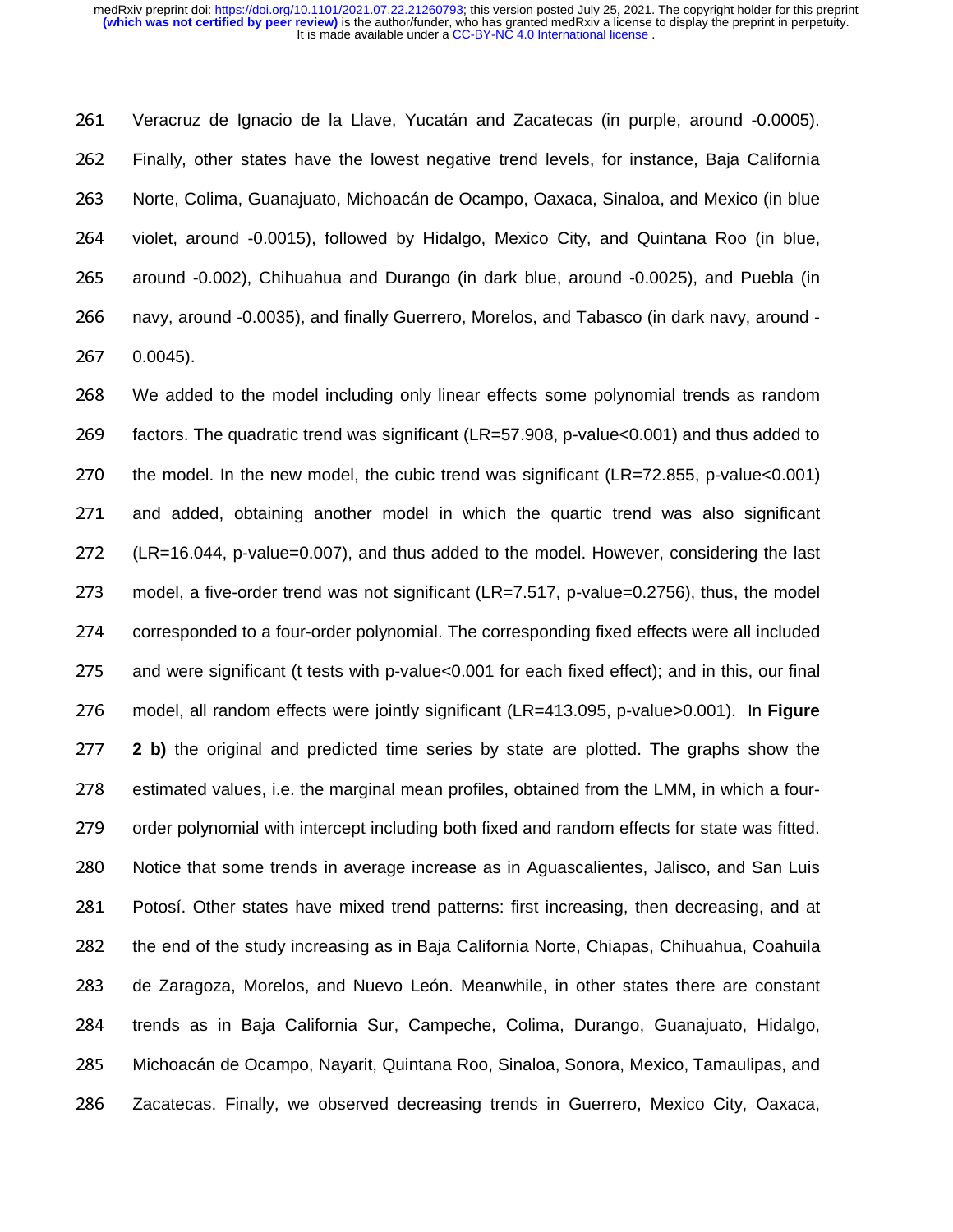287 Puebla, Querétaro, Tabasco, Tlaxcala, Veracruz de Ignacio de la Llave, and Yucatán. 288 Notice that the highest levels of the average trends are in Baja California Norte, Chiapas, 289 Morelos, and Sinaloa, presenting the highest case-fatality risks.

<sup>290</sup>**3.3. Spatial panel linear models**

291 In **Figure 3**, we show the association (Pearson correlation) between the relative number 292 of men, people in the age group of 50 years and over, pregnant women, and the 293 comorbidities using in the logit transformation with a constant term of 0.5, whereas in the 294 Supplementary material (**Figure S1**) we present a similar figure including the response 295 and 10-year age groups, in which it can be seen that it was convenient to aggregate age. 296 Similar results were obtained using other association measures. We observed high 297 association (greater than 0.5) between people aged >50 years and diabetes, hypertension, 298 pneumonia, and the highest association between comorbidities, corresponded to diabetes 299 with hypertension and diabetes with pneumonia. Pneumonia had the highest association 300 with the logits; however, since an association in both directions between this variable and 301 the response is suspected, and even there is some confusion between them, we decided 302 to eliminate it.

<sup>303</sup>To fit the spatial lineal model, first we obtained the Queen contiguity matrix indicating the <sup>304</sup>neighbors of each state (**Table S1**). Then the corresponding weights matrix was built. 305 Significant variables in the univariable spatial linear models were number of men (%),  $306$  people aged  $>50$  years (%), and in terms of comorbidities prevalence of asthma, 307 cardiovascular diseases, diabetes, COPD, hypertension, immunosuppression, pneumonia, 308 obesity, and chronic kidney failure (Table 1). The percentage of pregnant women was not 309 significant and thus not included in the multivariable model. From the significant variables, 310 we examined the linearity assumption and observed that two variables (asthma and 311 cardiovascular diseases) had one outlier each one, corresponding to earlier observations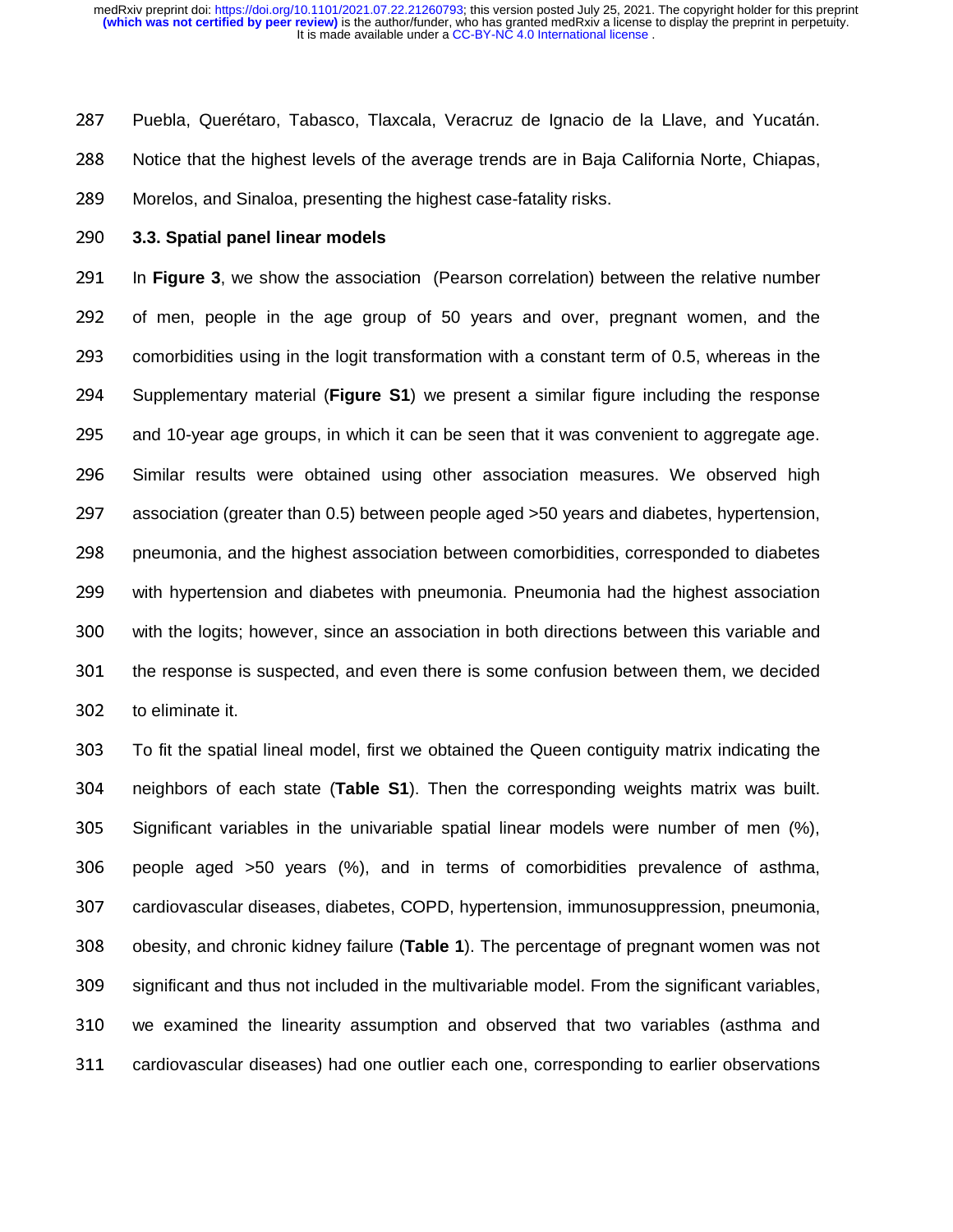312 in time in which few positive cases were present; thus, we replaced them for the <sup>313</sup>corresponding mean **(Figure S2, Supplementary Material**).

<sup>314</sup>Since the correlation matrix did not reveal high correlation between the inputs (**Figure 3**), 315 and thus multicollinearity was not suspected, we used in the multivariable model all inputs, 316 except for pneumonia and pregnancy as discussed before. Hence, the multivariable spatial 317 linear model included percentage of men, people aged 50 years and over (%), and 318 prevalence of asthma, cardiovascular diseases, chronic kidney failure, diabetes, COPD, <sup>319</sup>hypertension, immunosuppression, and obesity (**Table 1**). We determined that the 320 random effects (mu) and spatial effects associated with the response (lambda) were jointly 321 significant (LM-H=566.71, p-value<0.001) and significant when conditioned to one another 322 (LM\*-mu=25.477, p-value<0.001 and LM\*-lambda = 6.471, p-value<0.001; for the random 323 effects and spatially lagged effect, respectively), that random effects were necessary <sup>324</sup>(Hausman Chisq=0.800, p-value=0.999), and that the spatial lagged effect for the error 325 term (rho) was also significant (t=6.187, p-value<0.0001). Some interaction effects were 326 considered, but since they caused multicollinearity problems, they were omitted from the <sup>327</sup>model. The residuals obtained from the LMM by using all covariates do not show neither 328 problems of lack of normality nor lack of constant variance (**Figure S3** in Supplementary <sup>329</sup>Material). Results associated with the multivariable model are given in **Table 1**. All the 330 variables, except diabetes, immunosuppression, COPD, and obesity, were significantly 331 associated with the risks. Results show that the percentage of men and being in the group 332 of 50 years and over are positively associated with the case-fatality risks (OR= 1.01778, p-333 value<0.001; OR=1.0399, p-value<0.001, respectively). The comorbidities significantly 334 associated with higher fatality risks were chronic kidney disease failure (OR=1.0662, p-335 value<0.001), cardiovascular disease (OR=1.0315, p-value=0.002), asthma (OR=1.0294, 336 p-value=0.003), and hypertension (OR=1.008, p-value=0.030).

<sup>337</sup>**3.4. Time series clustering**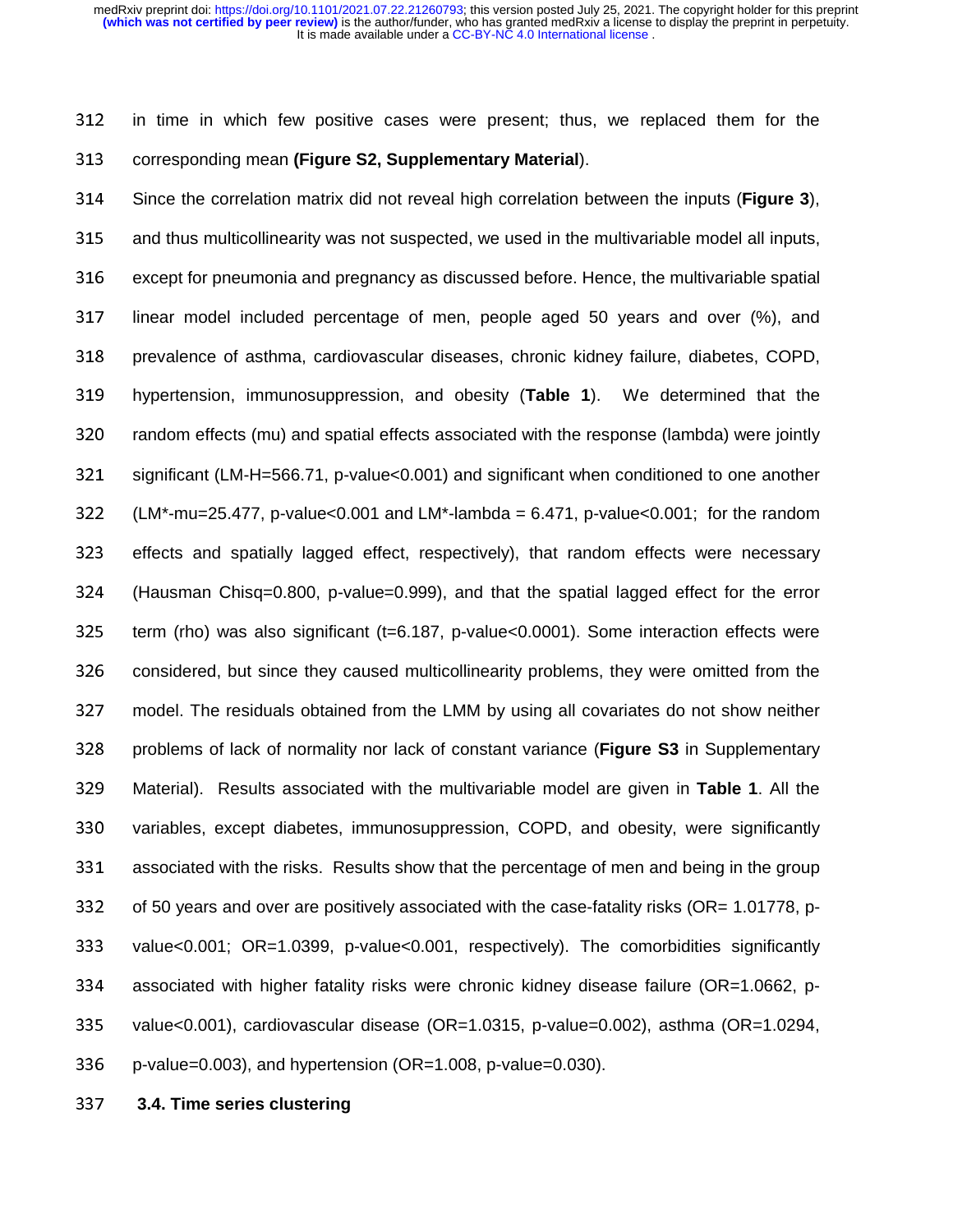338 According to the silhouette criterion, four groups of time series were necessary. The 339 prototypes (centroids) of each cluster correspond to the states of Baja California Sur 340 (cluster 1), San Luis Potosí (cluster 2), Mexico City (cluster 3), and Sonora (cluster 4). The <sup>341</sup>names of each state by group are displayed in **Figure 4**.

342 The groups are obtained according to the risk trends by state, we observed four available 343 trajectories of the standardized risks along time (Figure 4). Group 1 includes seven states 344 and displays a high increasing trend at the beginning and then a slow decreasing trend, 345 having at the middle of the analyzed time of observation in average a constant trend. Note 346 that in general these states have kept their constant levels, as Colima or Querétaro. Group 347 2 includes five states and shows an increasing trend. Note that these states are those who 348 at the beginning maintained low risks, but along time these were growing as in 349 Aguascalientes or San Luis Potosí. Group 3 includes ten states, showing high fatality risks 350 from the beginning then a slow decrease and at the end these remained more or less 351 constant. Notice that these states had the highest fatality risks from the beginning, as Baja 352 California, Mexico City, or Morelos. Finally, Group 4 includes ten states and shows a high 353 increase of the risks at the beginning, then a constant trend at the middle, and finally a 354 decreasing trend at the end of the time of observation. The trends in these states are more 355 dissimilar than in other groups, having a wider range of variation, for instance, this group 356 includes states such as Chiapas which had high risks from the beginning and Yucatán that 357 had had low values all the time.

# <sup>358</sup>**4. Discussion and Conclusions**

359 Here, we applied different spatio-temporal analyses concerning COVID-19 case-fatality 360 risks. First, descriptive analyses through maps and animations allowed us to understand 361 how COVID-19 case-fatality risks evolved through time, in what can be considered as the 362 first wave of COVID-19 in Mexico and the beginning of the next wave. We observed how 363 the risks differentially increased in all the territory, though this increase seemed to be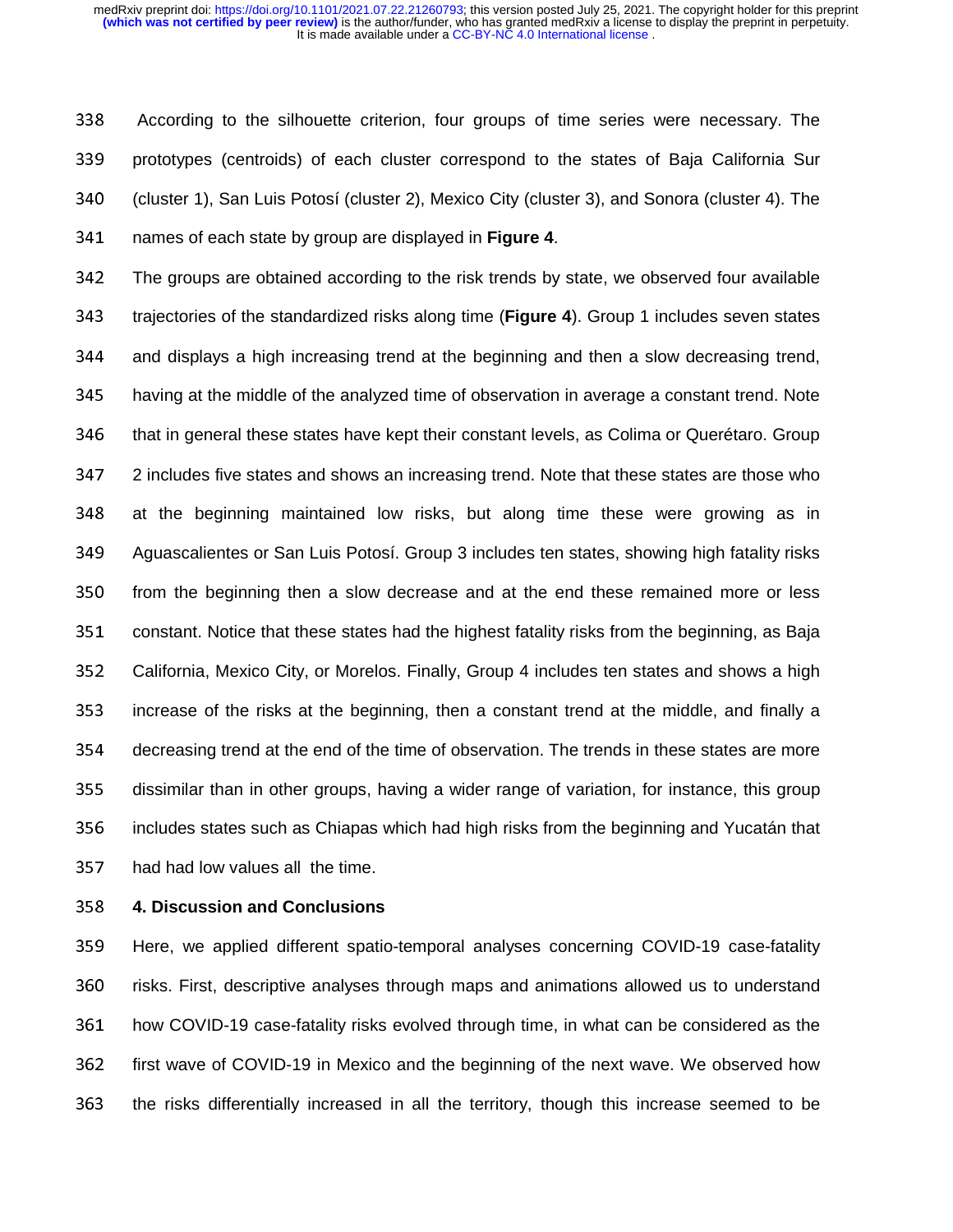364 concentrated firstly in the Northwest, Center, and Yucatán peninsula. Afterwards, in other 365 states, as Jalisco or Chiapas, the risks increased obtaining the highest values, together 366 with those corresponding to the same zones in which the risks increased from the 367 beginning. Of notice is how Chiapas has some of the highest values, which may be related 368 with the presence of indigenous groups as some studies through survival analyses 369 indicate (Argoty-Pantoja et al. 2021). In this sense, it has even been shown that the 370 association with COVID-19 cases spatially varies according to a disadvantage measure 371 and indigenous composition (Huyser at al. 2021). Interestingly, Mexico City, despite having 372 the greatest number of deaths and positive cases, did not reach the same high risks as in 373 other states, which may be attributable to higher detection of mild and asymptomatic cases 374 compared to the rest of the country. We also observed that at the end of the period of 375 analysis, the risks increased again, interestingly; once again a greater increase was 376 observed in some states in the North and Yucatan Peninsula, which might suggest a kind 377 of cyclic spatial behavior. However, care should be taken with the results associated with 378 the first weeks, since few COVID-19 cases were identified; and thus, the risks seem to be 379 larger than those of future weeks. This same issue was observed when the spatial linear 380 model was fitted in terms of other variables, and this was the reason why percentages 381 associated with two variables had to be replaced by their mean. Thus, we think risks 382 assessments are more reliable after April or May.

<sup>383</sup>The spatial linear model had a good fit and allowed us to use the longitudinal (through 384 time) and spatial information (by state), improving the precision of the estimated 385 associations when compared with a cross-sectional analysis. The dynamic of the risks 386 varies through time, thus results of different cross-sectional analysis could provide different 387 pictures. To improve the estimation process, we used a small constant term in each 388 model, which allowed us to improve the normality assumption. Additionally, by considering 389 that both time and space generate correlation between observations, we improve the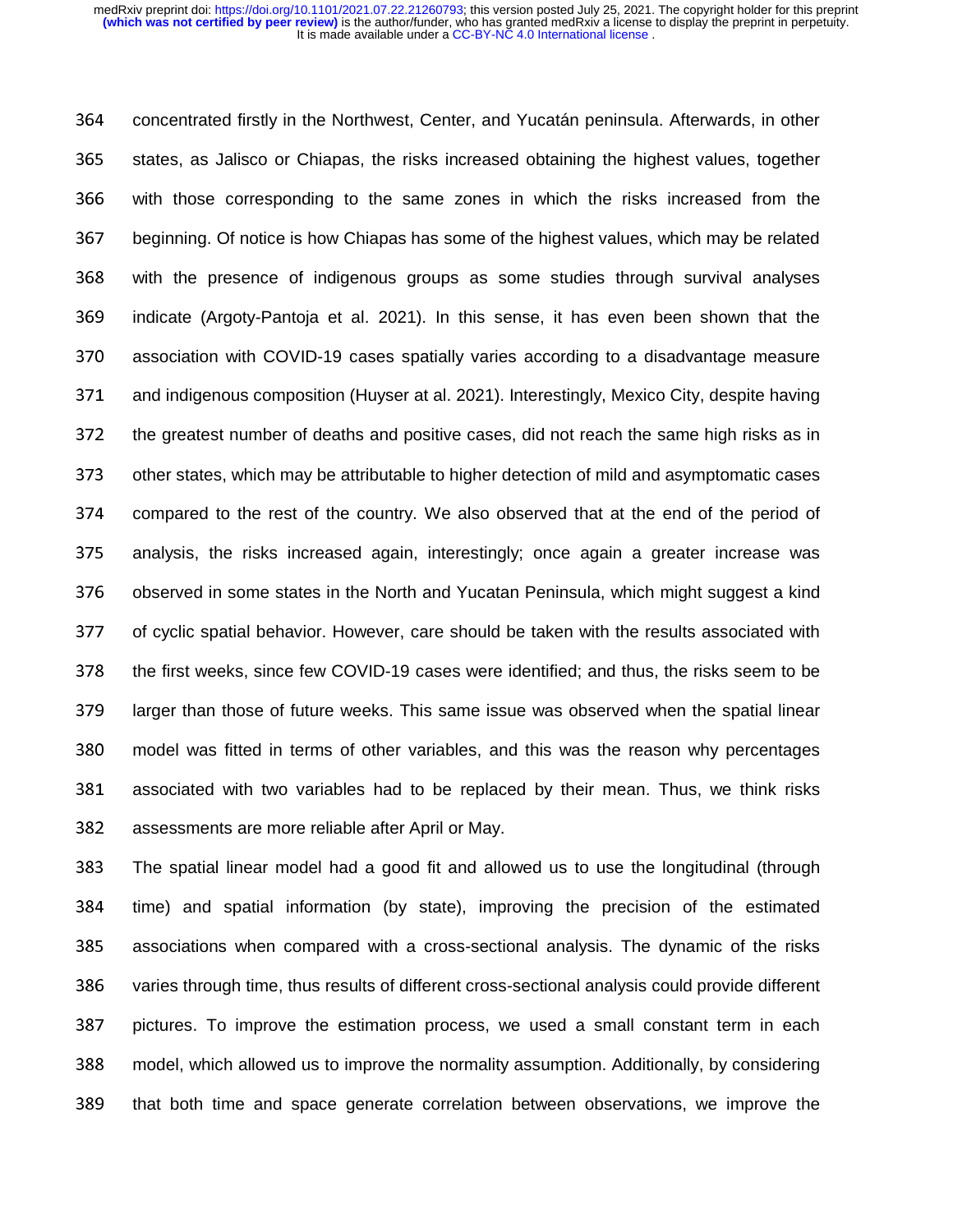390 estimations. For the multivariable model, we eliminated pneumonia as an input since 391 pneumonia is not necessarily a precondition, as other comorbidities, and can be caused by 392 the COVID-19 infection. Thus, we think that an analysis of the direction of the association 393 between COVID-19 and pneumonia could be relevant in future research. According to the 394 splm results, the variables that were significantly positively associated with the case-395 fatality risks were percentage of men, percentage of individuals in the 50 years and over 396 age group, and prevalence of chronic kidney disease failure, cardiovascular diseases, and 397 asthma. Notably, comorbidities associated with the distribution of COVID-19 in Mexico had 398 previously been identified. An older population structure and a high burden of cardio-<sup>399</sup>metabolic comorbidities predisposes individuals to have more severe disease, thus 400 increasing overall mortality trends (Bello-Chavolla et al., 2020 and 2021). Northern states 401 in Mexico are characterized by having higher rates of chronic cardio-metabolic conditions, 402 which may explain some of the higher case-fatality rates observed in this study. Whether 403 the distribution of metabolic burden may have the primary influencer of case-fatality or <sup>404</sup>whether this could be attributable to intrinsic deficiencies in healthcare systems which 405 worsen access and quality of medical care remains as an opportunity for future research.

406 When analyzing clusters of the time series associated with the case-fatality risks, we used 407 both partitional and hierarchical clustering methods. We presented here the partitional <sup>408</sup>method since for hierarchical clustering, we obtained a cluster formed by only one state. 409 However, the structure of the time series pertaining to each cluster were similar 410 independently of the method used. It is interesting to see how there were different pattern 411 behaviors in how the risks evolved through time, the most common pattern, as seen in 412 Group 1 and 3, corresponded to states with an increase and then a decrease of the case-413 fatality risks through time, and afterwards a constant trend. However, some states showed 414 a retarded increase, and in some states, Group 2, even an increase through time. 415 Probably these differences are related with mobility and how in some states the disease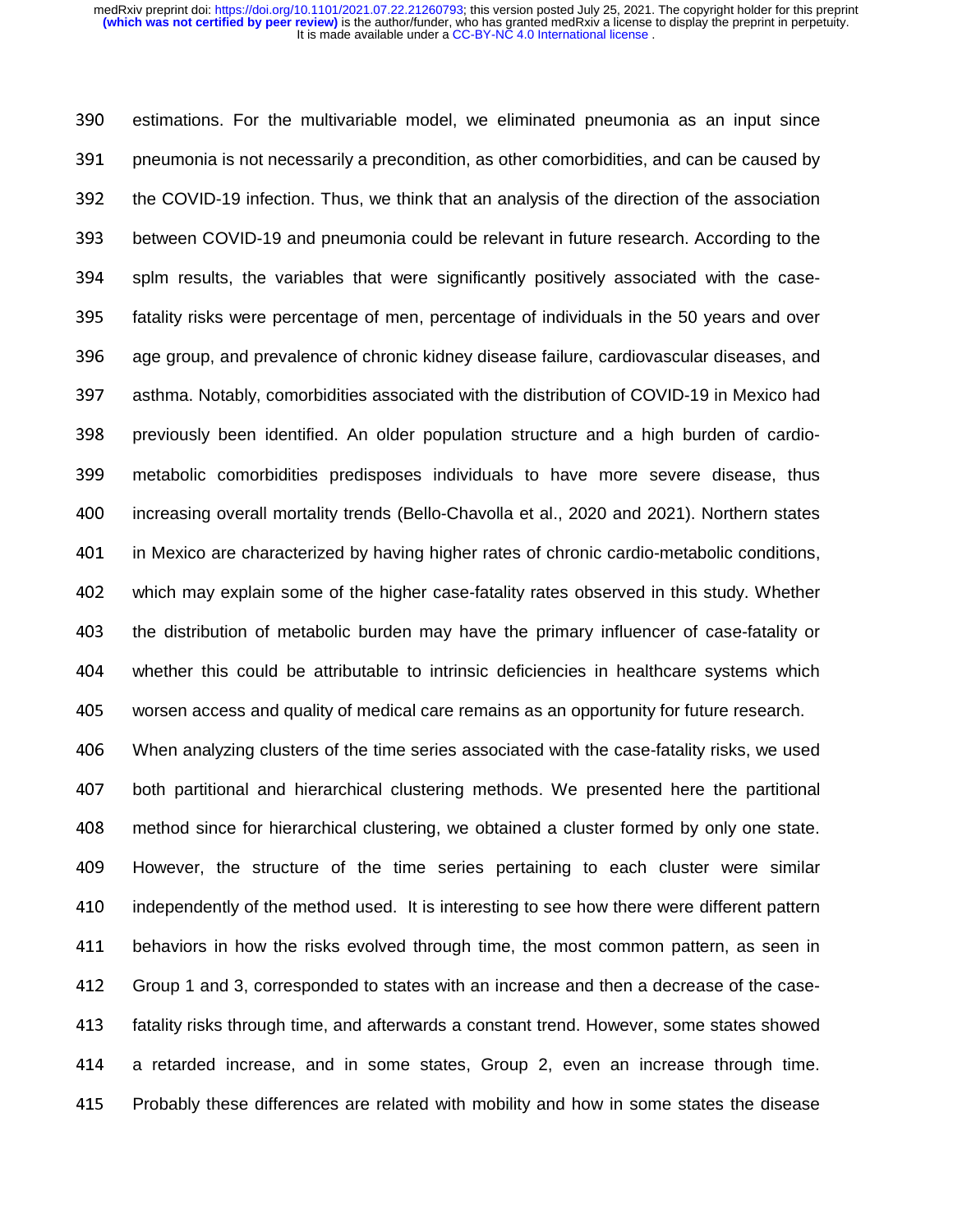416 was propagated much earlier than in others. In this sense, we can clearly see how in the 417 north frontier, particularly around the Baja California Peninsula, Yucatan, and near Mexico 418 City, the increase in the risks was earlier and remained high through all the time window of 419 analysis. This can be explained by considering that in these places there is more external 420 mobility, and around Mexico City, a higher population density, economic activity, and 421 internal mobility, which may be the clue for an earlier increase in the risks (Ramírez-<sup>422</sup>Aldana et al, 2021). Similarly, social vulnerability could also be behind the difference in 423 trends between states, as has been shown when comparing death rates in counties in the <sup>424</sup>United States (Neelon et al. 2021) with high and low vulnerability and in marginalized 425 municipalities within Mexico City (Antonio-Villa et al. 2021). The difference between death 426 rates by country in Europe has also shown this differential of fatality through time and by 427 county (Amdaoud et al., 2021), showing also that there are spatial clusters of regions that 428 evolve through time, though it is difficult to define all the factors behind this behavior.

<sup>429</sup>The trends could also be examined through the fitted linear mixed models, in which we 430 used random and fixed effects and identified that a four-order polynomial was necessary to 431 properly model the trends associated with the risks. The estimated trends allowed us to 432 identify that the most general structure is one in which the risks increase and then 433 decrease; though, as we saw in the clusters, there are some states in which this type of 434 trend is not present. When considering only linear trends, we observed than in most states 435 this was decreasing or around zero, which makes sense considering that by analyzing the 436 first wave, in most states there was at the beginning an increasing trend and then 437 decreasing; however, once again there are some states with some increasing trend, which 438 once again can be related with the difference in the propagation of the disease through all 439 the territory. It is important to understand the different trends by state, to identify what 440 differs in them. Perhaps, identifying those states with a more successful decrease in the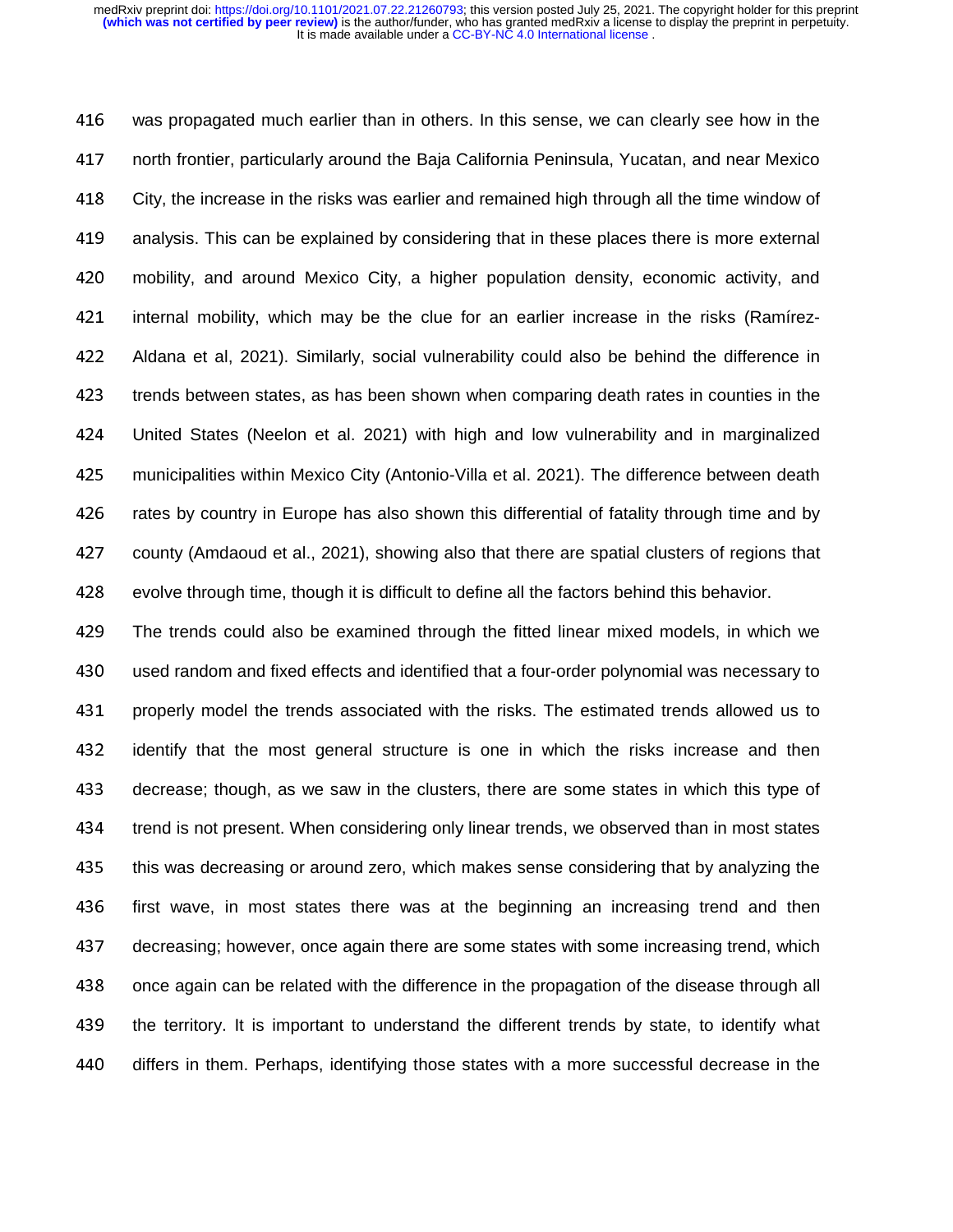441 risks, we could understand how people was treated there, to apply this successful scheme 442 in other states or future waves.

443 It is important to notice that the results we obtained are aggregated by state and time. In 444 this sense, the results, particularly in terms of the spatial lineal model, cannot be inferred 445 to an individual level (Pearce, 2000). For instance, we know that a higher percentage of 446 individuals aged ≥50 years is associated with greater risks, but we cannot derive from this 447 result that being an individual ≥50 years and over is associated with higher risks. Thus, all 448 conclusions in terms of the model must be taken with care. However, the aggregated 449 analyses allowed us to better understand trends and clustering and association with the 450 risks at a state level, considering more information than in any cross-sectional or 451 retrospective analysis.

452 In terms of the information, we must consider that the number of COVID-19 cases is 453 probably larger, and that the number of deaths could vary as well. Thus, the risks are only <sup>454</sup>an indicative of the real values. In this sense, in our analyses we used the information from 455 January to September and not afterwards, in part, to consider that the definition of a 456 positive case was changed using other criteria from this date. If further spatio-temporal 457 analyses including dates after and before October were performed, this matter should be 458 considered, and the risks should be properly adjusted. For future research, a similar 459 analysis could be performed at a municipality level (spatial unit contained in a state). In 460 this sense, recently there have been efforts to provide aggregated data at this level using 461 the same data set we used for our analysis, including additional variables (Mas, 2021). 462 However, a spatio-temporal analysis of COVID-19 case-fatality in Mexico as the one we 463 present here has not been previously performed.

<sup>464</sup>In conclusion, we demonstrated a heterogeneous profile in the distribution of case-fatality 465 risks across Mexico during the first wave of COVID-19 during 2020. State profiles point at 466 spatially defined units which may have influenced how COVID-19 mortality occurred during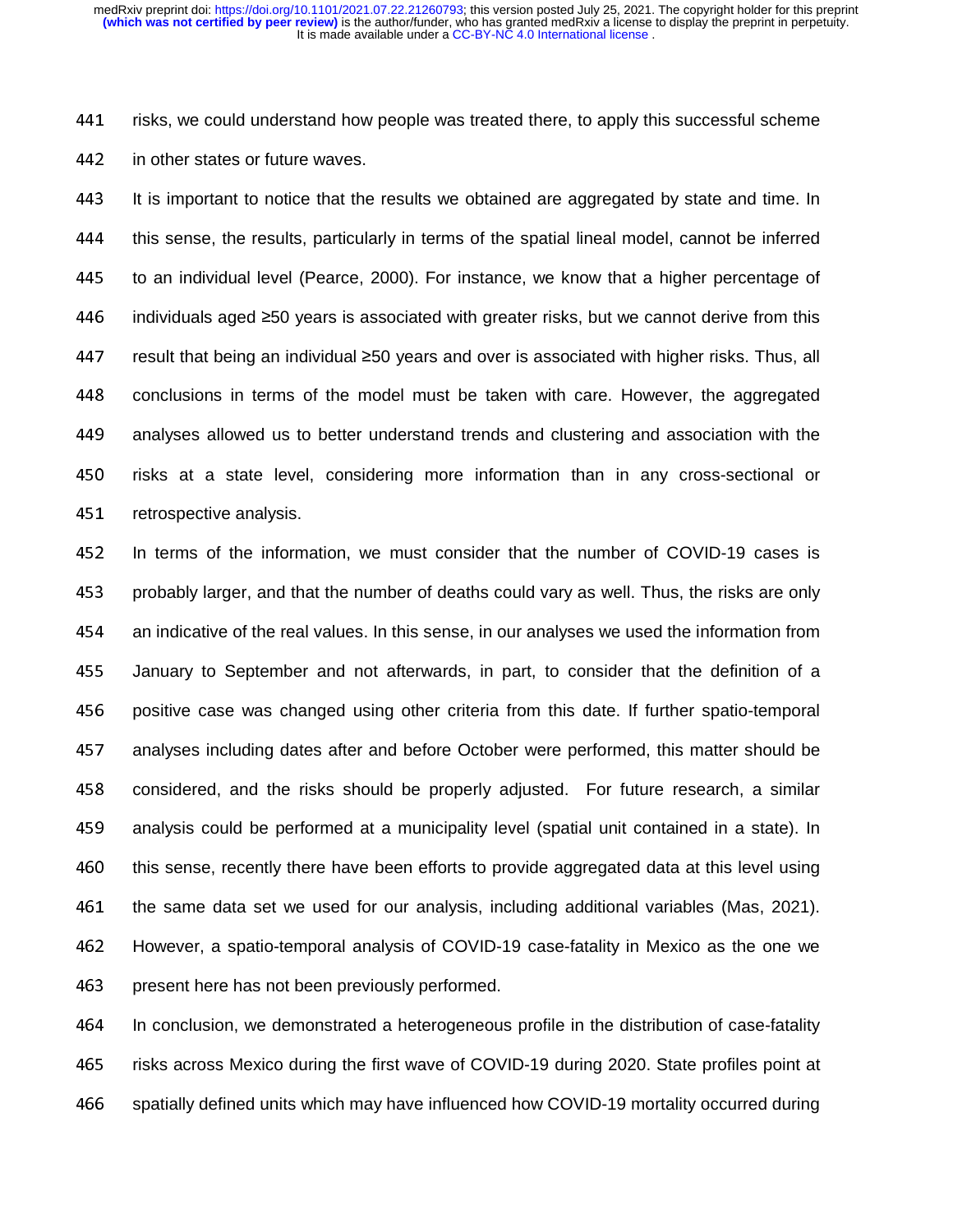467 this first wave and may provide valuable insight into COVID-19 dynamics in future 468 outbreaks, as well as some determinants of these trends at a state level. By combining <sup>469</sup>spatial and temporal information, a more in-depth understanding of COVID-19 case-fatality 470 may inform public policies for regional pandemic management.

# <sup>472</sup>**Supplementary Material**

473 Supplementary material is available at the journal webpage. A gif with maps corresponding 474 to weekly case-fatality risks since January 2020 is included. The reader is referred to the

475 online Supplementary Material for more Figures and Tables.

# <sup>476</sup>**References**

- 477 Aghabozorgi, S., Shirkhorshidi, A. S., & Wah, T. Y. (2015). Time-series clustering a <sup>478</sup>decade review. *Information Systems, 53*, 16-38.
- 479 Amdaoud, M., Arcuri, G., Levratto, N. (2021). Are regions equal in adversity? A spatial <sup>480</sup>analysis of spread and dynamics of COVID-19 in Europe*. The European Journal of*  <sup>481</sup>*Health Economics*, HEPAC, Health Economics in Prevention and Care, 22(4): 629- <sup>482</sup>642. doi: 10.1007/s10198-021-01280-6
- <sup>483</sup>Antonio-Villa, N.E., Fernandez-Chirino, L., Pisanty-Alatorre, J., Mancilla-Galindo, J., <sup>484</sup>Kammar-García, A., Vargas-Vázquez, A., González-Díaz, A., Fermín-Martínez, <sup>485</sup>C.A., Márquez-Salinas, A., Guerra, E.C., Bahena-López, J.P., Villanueva-Reza, M., 486 Márquez-Sánchez, J., Jaramillo-Molina, M.E., Gutiérrez-Robledo, L.M., Bello-487 Chavolla, O.Y. (2021). Comprehensive evaluation of the impact of 488 sociodemographic inequalities on adverse outcomes and excess mortality during 489 the COVID-19 pandemic in Mexico City. Comprehensive evaluation of the impact 490 f sociodemographic inequalities on adverse outcomes and excess mortality during <sup>491</sup>the COVID-19 pandemic in Mexico City*. Clinical infectious diseases: an official*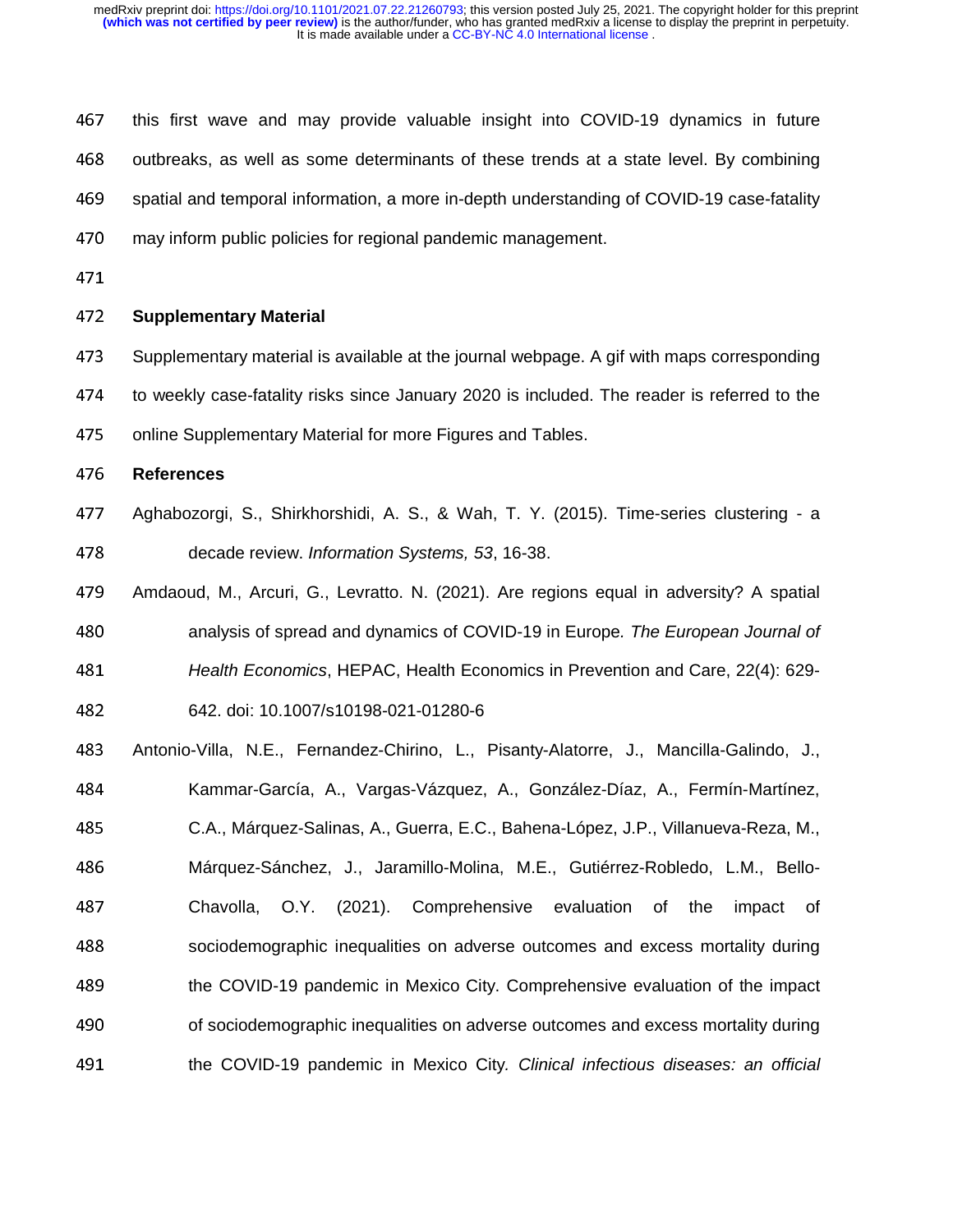<sup>492</sup>*publication of the Infectious Diseases Society of America,* ciab577. Advance online <sup>493</sup>publication. https://doi.org/10.1093/cid/ciab577

- 494 Argoty-Pantoja, A.D., Robles-Rivera, K., Rivera-Paredez, B., Salmerón, J. (2021). COVID-
- <sup>495</sup>19 fatality in Mexico's indigenous populations. *Public health*, 193, 69-75. doi: <sup>496</sup>10.1016/j.puhe.2021.01.023
- 497 Barquera, S., Hernández-Barrera, L., Trejo-Valdivia, B., et al. (2020). Obesity in Mexico, <sup>498</sup>prevalence and trends in adults. Ensanut 2018-19*. Salud Publica Mex*ico, 62(6), <sup>499</sup>682-692.
- 500 Bello-Chavolla, O.Y., Bahena-López, J.P., Antonio-Villa, N.E., Vargas-Vázquez, A., 501 González-Díaz, A., Márquez-Salinas, A., Fermín-Martínez, C.A., Naveja, J.J., 502 Aguilar-Salinas, C.A. (2020). Predicting Mortality Due to SARS-CoV-2: A <sup>503</sup>Mechanistic Score Relating Obesity and Diabetes to COVID-19 Outcomes in <sup>504</sup>Mexico. *The Journal of clinical endocrinology and metabolism*, 105(8), dgaa346. 505 https://doi.org/10.1210/clinem/dgaa346
- 506 Bello-Chavolla, O.Y., González-DÍaz, A., Antonio-Villa, N.E., Fermín-Martínez, C.A., <sup>507</sup>Márquez-Salinas, A., Vargas-Vázquez, A., Bahena-López, J.P., García-Peña, C., 508 Aguilar-Salinas, C.A., Gutiérrez-Robledo, L. M. (2021). Unequal Impact of 509 Structural Health Determinants and Comorbidity on COVID-19 Severity and 510 Lethality in Older Mexican Adults: Considerations beyond Chronological Aging. <sup>511</sup>*Journals of Gerontology - Series A Biological Sciences and Medical Sciences*, 512 76(3). https://doi.org/10.1093/gerona/glaa163
- 513 Bourdin, S., Jeanne, L., Nadou, F., Noiret, G. (2021). Does lockdown work? A spatial <sup>514</sup>analysis of the spread and concentration of COVID-19 in Italy. *Regional Studies*, <sup>515</sup>Routledge, 55(7), 1182-1193. doi: 10.1080/00343404.2021.1887471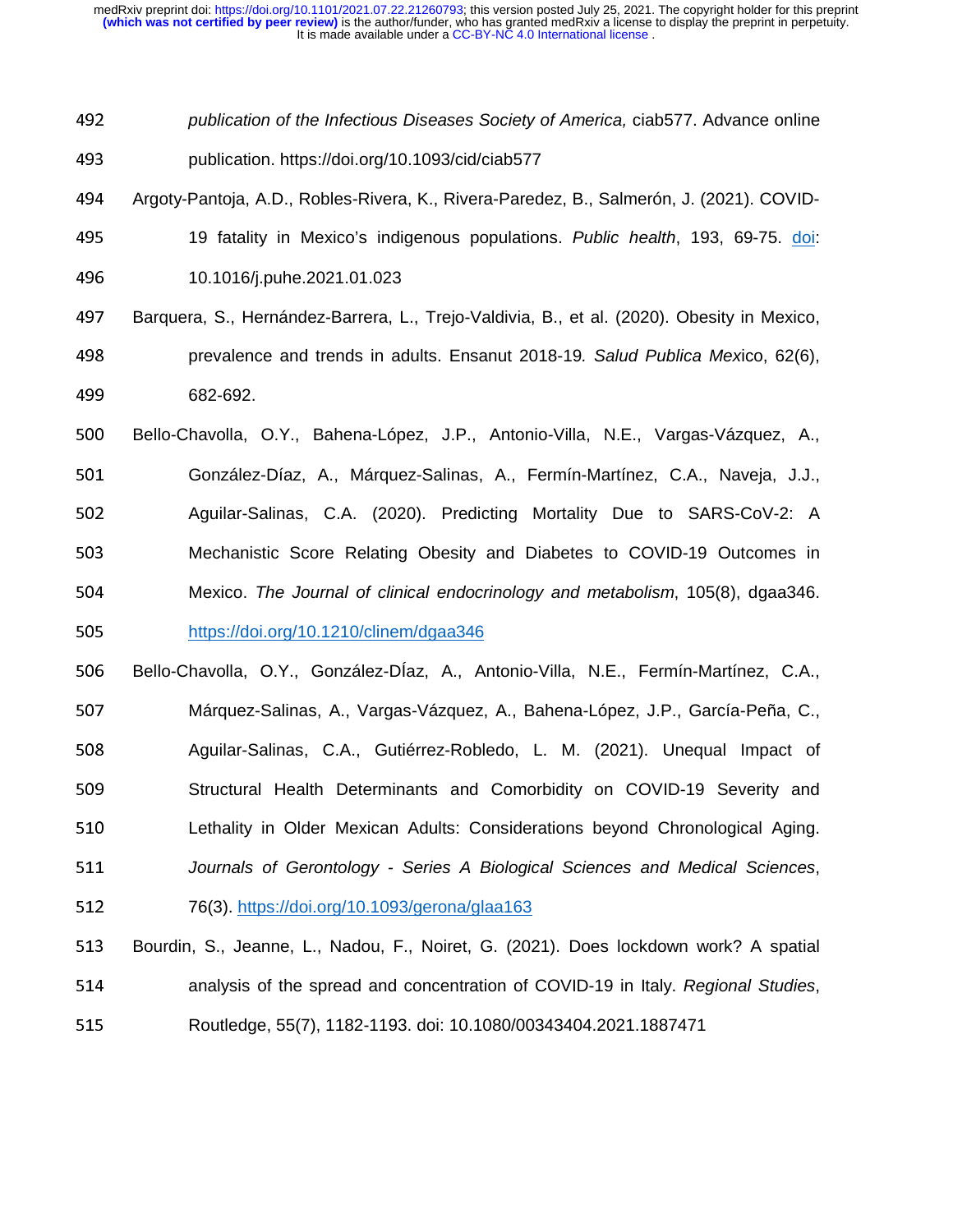- 516 Elliott, P., Wartenberg, D. (2004). Spatial epidemiology: current approaches and future <sup>517</sup>challenges. *Environmental Health Perspectives*, 112(9), 998-1006. 518 doi:10.1289/ehp.6735
- <sup>519</sup>Gobierno de la Ciudad de México. (2020). *Casos a nivel nacional asociados a COVID-19*  <sup>520</sup>*para la CDMX*. Retrieved from Datos Abiertos Ciudad de Mñexico: 521 https://datos.cdmx.gob.mx/explore/dataset/casos-asociados-a-covid-19/table/
- 522 Huyser, K.R., Yang, T.-C., Yellow-Horse, A.J. (2021). Indigenous Peoples, concentrated 523 disadvantage, and income inequality in New Mexico: a ZIP code-level investigation 524 of spatially varying associations between socioeconomic disadvantages and <sup>525</sup>confirmed COVID-19 cases. *Journal of Epidemiology & Community Health*, BMJ
- 526 Publishing Group Ltd. Doi: 10.1136/jech-2020-215055
- <sup>527</sup>INEGI. (2020, October 29th). *Características de las Defunciones Registradas en México*  <sup>528</sup>*durante 2019.* Retrieved from Instituto Nacional de Estadística y Geografía 529 (INEGI):
- 530 https://www.inegi.org.mx/contenidos/saladeprensa/boletines/2020/EstSociodemo/D 531 efuncionesRegistradas2019.pdf
- <sup>532</sup>INEGI. (2021, January 27th). *Características de las Defunciones Registradas en México*  <sup>533</sup>*durante Enero a Agosto de 2020.* Instituto Nacional de Estadística y Geogragía. 534 Mexico: INEGI. Retrieved Enero 2021
- <sup>535</sup>INFOBAE. (2021, June 26th). Coronavirus en México al 26 de junio: suman más de 2 536 millones y medio de contagios. Retrieved from INFOBAE: 537 https://www.infobae.com/america/mexico/2021/06/26/coronavirus-en-mexico-al-26-538 de-junio-mas-de-2-millones-y-medio-de-contagios/
- <sup>539</sup>Levratto, N., Amdaoud, M., Arcuri, G. (2020). Covid-19: analyse spatiale de l'influence des 540 facteurs socio-économiques sur la prévalence et les conséquences de l'épidémie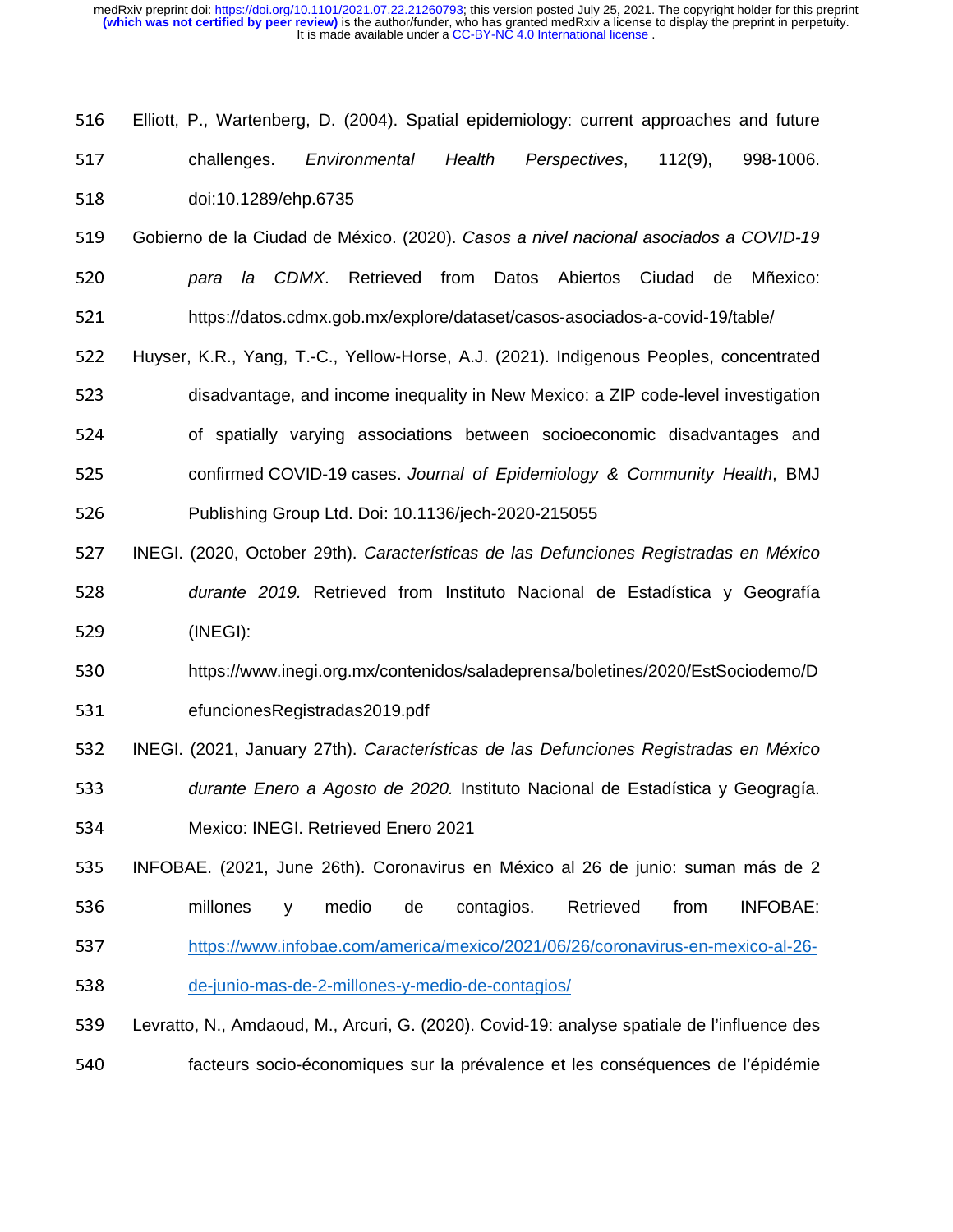- 541 dans les départements français. EconomiX Working Papers, University of Paris 542 **Nanterre, EconomiX, 2020-4.**
- 543 Mas, J.-F. (2021). Spatio-temporal dataset of COVID-19 outbreak in Mexico. Data in Brief,

<sup>544</sup>35, 106843. doi: 10.1016/j.dib.2021.106843

- <sup>545</sup>Mercado, C.E.G., Lawpoolsri, S., Sudathip, P., Kaewkungwal, J., Khamsiriwatchara, A.,
- 546 Pan-ngum, W., Yimsamran, S., Lawawirojwong, S., Ho, K., Ekapirat, N., Maude,
- <sup>547</sup>R.R., Wiladphaingern, J., Carrara, V.I., Day, N.P.J., Dondorp, A. M., Maude, R.J.
- <sup>548</sup>(2019). Spatiotemporal epidemiology, environmental correlates, and demography
- 549 of malaria in Tak Province, Thailand (2012–2015). *Malaria Journal*, 18, 240. doi: <sup>550</sup>10.1186/s12936-019-2871-2
- <sup>551</sup>Millo, G., & Piras, G. (2012, April). splm: Spatial Panel Data Models in R. *Journal of*  <sup>552</sup>*Statistical Software, 47*(1), 1-38.
- 553 Mizumoto, K., Tariq, A., Roosa, K., Kong, J., Yan, P., Chowell, G. (2019). Spatial variability 554 in the reproduction number of Ebola virus disease, Democratic Republic of the 555 Congo, January-September 2019. *Euro surveillance: bulletin Europeen sur les* <sup>556</sup>*maladies transmissibles = European communicable disease bulletin*, 24(42), <sup>557</sup>1900588. https://doi.org/10.2807/1560-7917.ES.2019.24.42.1900588
- 558 Neelon, B., Mutiso, F., Mueller, N.T., Pearce, J.L., Benjamin-Neelon, S.E. (2021). Spatial 559 and temporal trends in social vulnerability and COVID-19 incidence and death 560 rates in the United States. *PLoS ONE*, Public Library of Science, 16(3), 1-17. Doi: 561 10.1371/journal.pone.0248702
- <sup>562</sup>Pan American Health Organization. (2020, July 29th). *COVID-19 and comorbidities in the*  <sup>563</sup>*Americas: Background information.* Retrieved from Pan American Health 564 Organization (PAHO): https://www.paho.org/es/documentos/covid-19-565 comorbilidades-americas-antecedentes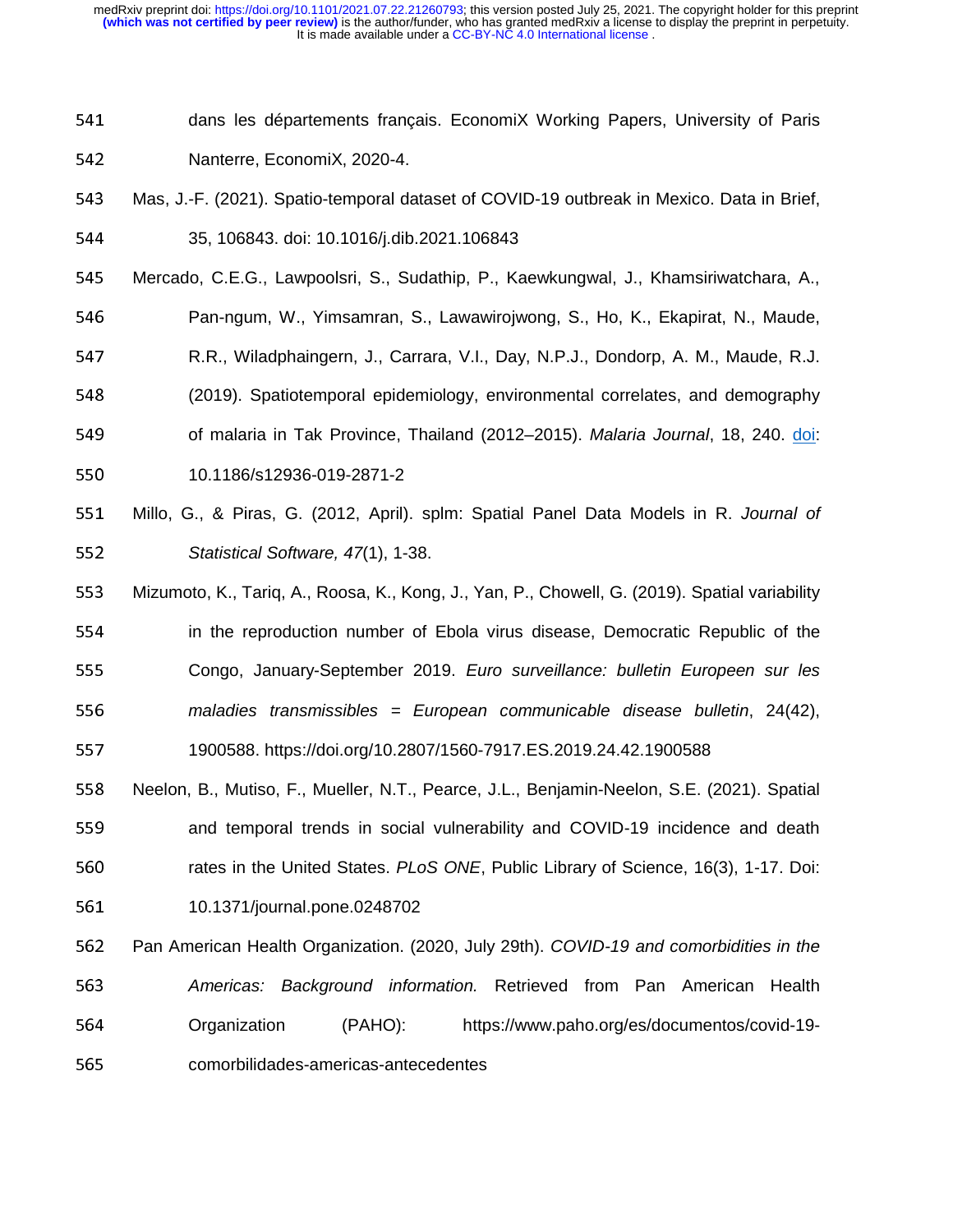| 566 | Pearce, N. (2000). The ecological fallacy strikes back. Journal of epidemiology and        |
|-----|--------------------------------------------------------------------------------------------|
| 567 | community health, 54(5), 326-327. Doi: 10.1136/jech.54.5.326                               |
| 568 | Pebesma, E. (2012, November). spacetime: Spatio-Temporal Data in R. Journal of             |
| 569 | Statistical Software, 51(7), 1-30.                                                         |
| 570 | Ramírez-Aldana, R., Gomez-Verjan, J.C., Bello-Chavolla, O. Y., García-Peña, C. (2021).     |
| 571 | Spatial epidemiological study of the distribution, clustering, and risks factors           |
| 572 | associated with early COVID-19 mortality in Mexico. PLoS ONE 16(7): e0254884.              |
| 573 | Doi: https://doi.org/10.1371/journal.pone.0254884                                          |
| 574 | Salcido, A. (2021). A lattice gas model for infection spreading: Application to the COVID- |
| 575 | 19 pandemic in the Mexico City Metropolitan Area. Results in Physics, 20, 103758.          |
| 576 | Doi: https://doi: 10.1016/j.rinp.2020.103758                                               |
| 577 | Sannigrahi, S., Pilla, F., Basu, B., Basu, A. S., Molter, A. (2020). Examining the         |
| 578 | association between socio-demographic composition and COVID-19 fatalities in               |
| 579 | the European region using spatial regression approach. Sustainable Cities and              |
| 580 | Society, Elsevier BV, 62, 102418. doi: 10.1016/j.scs.2020.102418                           |
| 581 | Sardá-Espinosa, A. (2017). Comparing Time-Series Clustering Algorithms in R Using the      |
| 582 | Package. Semantic Scholar, 1-45.<br>Retrieved<br>from<br>Semantic:<br>dtwclust             |
| 583 | https://www.semanticscholar.org/paper/Comparing-Time-Series-Clustering-                    |
| 584 | Algorithms-in-R-Sarda-Espinosa/a46ec863bbf3e179de4e7ccedd205a96ab1ca64f                    |
| 585 | Sardá-Espinosa, A. (2019, June). Time-Series Clustering in R Using the dtwclust Package.   |
| 586 | The R Journal, 11(1), 1-22.                                                                |
| 587 | Schmitt-Grohé, S., and Teoh, K., Uribe, M. (2020). Covid-19: Testing Inequality in New     |
| 588 | York City. NBER Working Papers, National Bureau of Economic Research, Inc,                 |
| 589 | 27019.                                                                                     |
| 590 | Secretaría de Salud. (2020). Datos Abiertos Bases Históricas. Dirección General de         |
| 591 | Epidemiología. (Secretaría de Salud) Retrieved from Secretaría de Salud:                   |
|     |                                                                                            |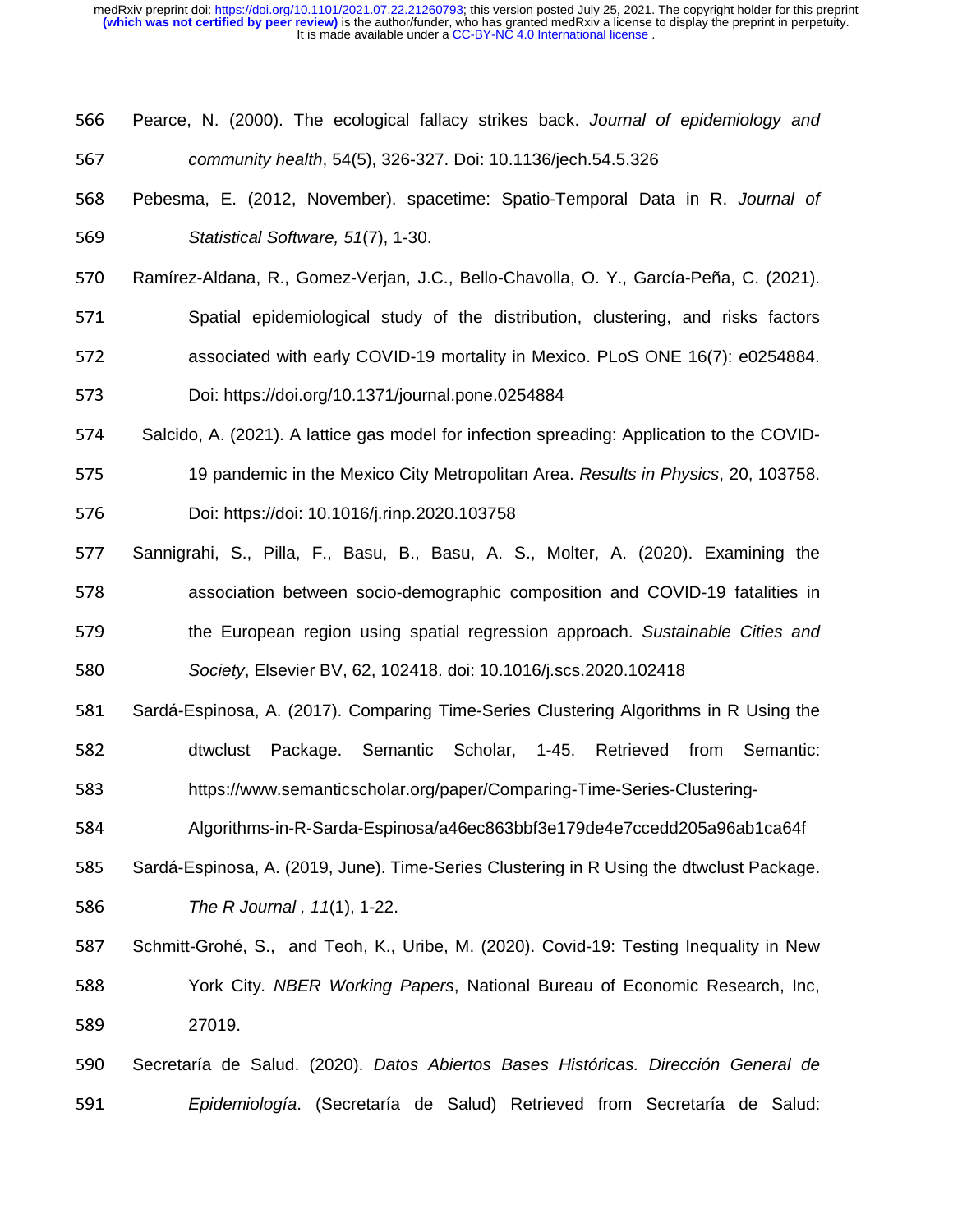| 592 | https://www.gob.mx/salud/documentos/datos-abiertos-bases-historicas-direccion-             |  |  |  |  |  |  |  |
|-----|--------------------------------------------------------------------------------------------|--|--|--|--|--|--|--|
| 593 | general-de-epidemiologia                                                                   |  |  |  |  |  |  |  |
| 594 | Shaweno, D., Karmakar, M., Alene, K.A., Ragonnet, R., Clements, A.C.A., Trauer, J.M.,      |  |  |  |  |  |  |  |
| 595 | Denholm, J.T., McBryde, E.S. (2018). Methods used in the spatial analysis of               |  |  |  |  |  |  |  |
| 596 | tuberculosis epidemiology: a systematic review. BMC Medicine, 16, 193. Doi:                |  |  |  |  |  |  |  |
| 597 | 10.1186/s12916-018-1178-4                                                                  |  |  |  |  |  |  |  |
| 598 | Tatem, A. J. (2018). Innovation to impact in spatial epidemiology. BMC Medicine, 16, 209.  |  |  |  |  |  |  |  |
| 599 | Doi: 10.1186/s12916-018-1205-5                                                             |  |  |  |  |  |  |  |
| 600 | Verbeke, G., & Molenberghs, G. (2000). Linear Mixed Models for Longitudinal Data. New      |  |  |  |  |  |  |  |
| 601 | York: Springer.                                                                            |  |  |  |  |  |  |  |
| 602 | Wikle, C. K., Zammit-Mangion, A., & Cressie, N. (2019). Spatio-Temporal Statistics with R. |  |  |  |  |  |  |  |
| 603 | Boca Raton, Florida: Chapman & Hall.                                                       |  |  |  |  |  |  |  |
| 604 | World Health Organization. (2020). Coronavirus disease (COVID-19) pandemic. Retrieved      |  |  |  |  |  |  |  |
| 605 | from<br>World<br>Health<br>Organization<br>$(WHO)$ :                                       |  |  |  |  |  |  |  |
| 606 | https://www.who.int/es/emergencies/diseases/novel-coronavirus-2019                         |  |  |  |  |  |  |  |
| 607 | World Health Organization. (2020, March 11th). WHO Director-General's opening remarks      |  |  |  |  |  |  |  |
| 608 | at the media briefing on COVID-19 - 11 March 2020. Retrieved from World Health             |  |  |  |  |  |  |  |
| 609 | Organization (WHO):<br>https://www.who.int/director-general/speeches/detail/who-           |  |  |  |  |  |  |  |
| 610 | director-general-s-opening-remarks-at-the-media-briefing-on-covid-19---11-march-           |  |  |  |  |  |  |  |
| 611 | 2020                                                                                       |  |  |  |  |  |  |  |
| 612 |                                                                                            |  |  |  |  |  |  |  |
| 613 |                                                                                            |  |  |  |  |  |  |  |
| 614 |                                                                                            |  |  |  |  |  |  |  |
| 615 |                                                                                            |  |  |  |  |  |  |  |
|     |                                                                                            |  |  |  |  |  |  |  |
| 616 |                                                                                            |  |  |  |  |  |  |  |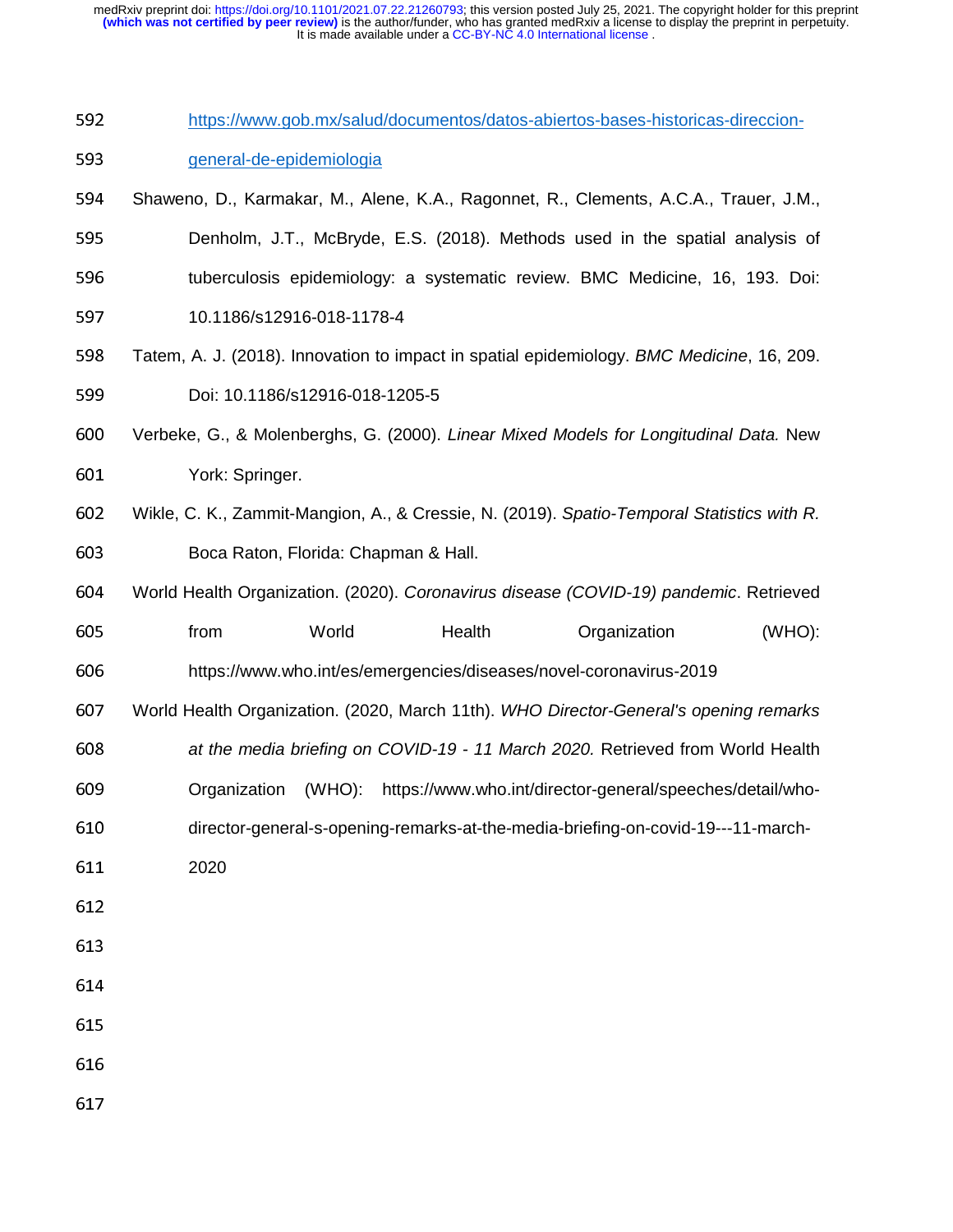- 618
- 619
- 
- 
- 
- 
- 
- 

#### <sup>626</sup>**TABLES**

<sup>627</sup>**Table 1.** Univariable and multivariable spatial panel linear models between selected inputs <sup>628</sup>(percentage of men, people aged 50 years and over (%), and prevalence of asthma, 629 cardiovascular diseases, chronic kidney failure, diabetes, COPD, hypertension, 630 immunosuppression, and obesity) and case-fatality risks.

|                    | Univariable splm |                   |          | <b>Multivariable splm</b> |                   |          |
|--------------------|------------------|-------------------|----------|---------------------------|-------------------|----------|
| <b>Variable</b>    | <b>Estimate</b>  | <b>Std. Error</b> | p-value  | <b>Estimate</b>           | <b>Std. Error</b> | p-value  |
| Intercept*         | $\blacksquare$   |                   |          | $-4.94804$                | 0.16184           | < 0.0001 |
| Men $(%)$          | 0.01605          | 0.00320           | < 0.0001 | 0.01762                   | 0.00257           | < 0.0001 |
| Age group 50 years | 0.04286          | 0.00206           | < 0.0001 | 0.03909                   | 0.00276           | < 0.0001 |
| and over $(\%)$    |                  |                   |          |                           |                   |          |
| Asthma             | 0.03728          | 0.00798           | < 0.0001 | 0.02904                   | 0.00966           | 0.00265  |
| Cardiovascular     | 0.02913          | 0.00803           | 0.0003   | 0.03105                   | 0.01006           | 0.00203  |
| diseases           |                  |                   |          |                           |                   |          |
| Chronic kidney     | 0.09289          | 0.00987           | < 0.0001 | 0.06413                   | 0.00965           | < 0.0001 |
| failure            |                  |                   |          |                           |                   |          |
| <b>Diabetes</b>    | 0.03765          | 0.00313           | < 0.0001 | $-0.00113$                | 0.00401           | 0.77688  |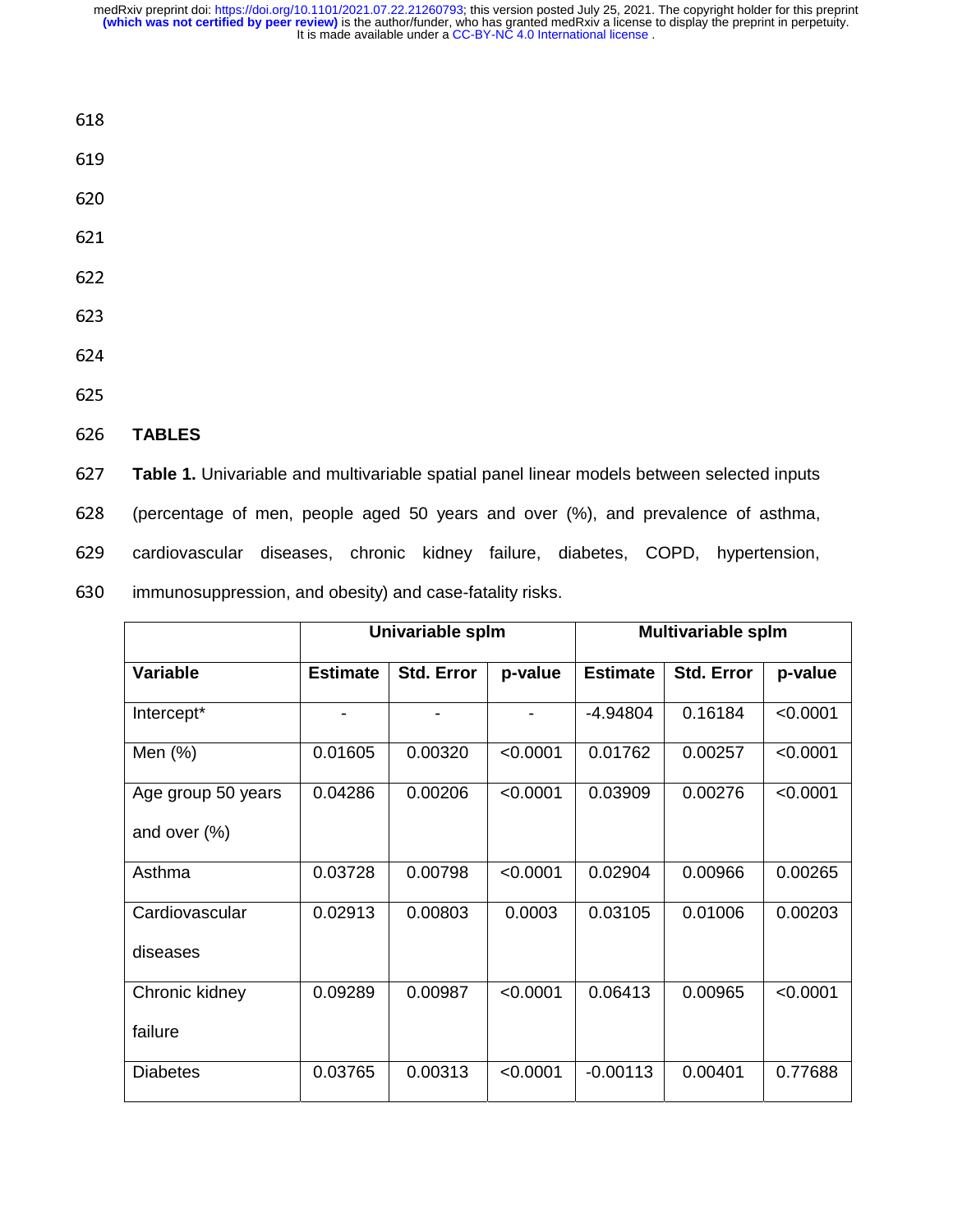| <b>COPD</b>       | 0.05130 | 0.01135 | < 0.0001 | 0.00552    | 0.01033 | 0.59302 |
|-------------------|---------|---------|----------|------------|---------|---------|
| Hypertension      | 0.03701 | 0.00311 | < 0.0001 | 0.00822    | 0.00382 | 0.03135 |
| Immunosuppression | 0.03688 | 0.01480 | 0.0127   | 0.00509    | 0.01375 | 0.71084 |
| Pneumonia**       | 0.04296 | 0.00155 | < 0.0001 |            |         |         |
| Obesity           | 0.01974 | 0.00314 | < 0.0001 | $-0.00238$ | 0.00314 | 0.44835 |

631 \*Estimated constant terms for the univariable models differ by model and are not

632 presented.

633 \*\*Pneumonia was not included in the multivariable model.



<sup>641</sup>**Figure 1: Representations of COV ID-19 case-fatality risks in Mexico by state from April 1<sup>st</sup> to September 30<sup>th</sup>** , 2020: a) Space time (Hovmöller) plot representing weekly 643 risks in a space-time cross section (a color gradient is presented in which purple 644 represents less risks and blue greater risks), b) Weekly time series (trends) associated 645 with each state, and c) Monthly risks.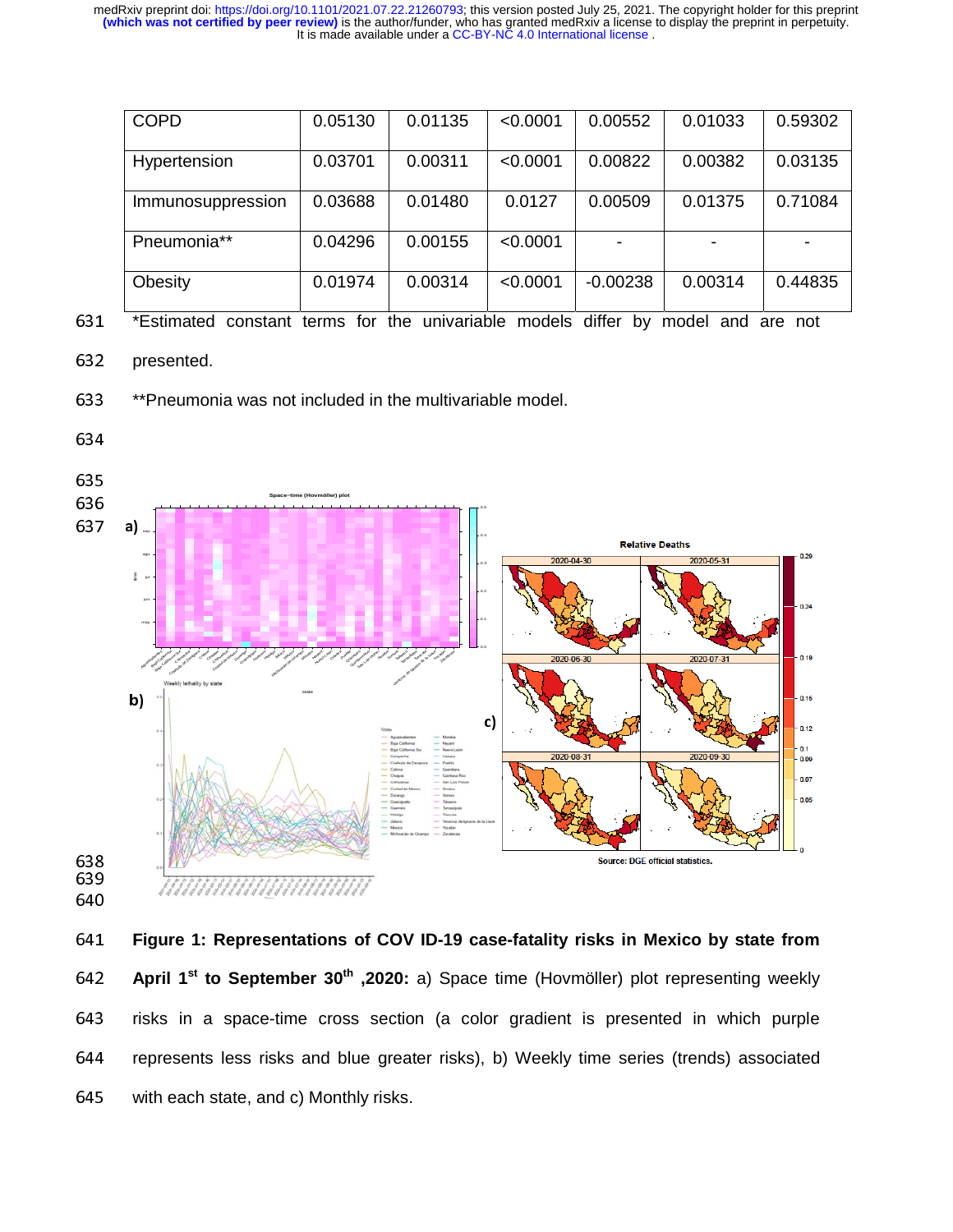

646

# <sup>647</sup>**Figure 2: Representations of trends estimated through Linear Mixed Models (LMM):**

648 a) Map of the linear trend by state obtained using an LMM with fixed and random effects

649 for constant and linear terms and b) Observed and predicted case-fatality risks obtained

650 from a LMM with fixed and random effects corresponding to a four-order polynomial.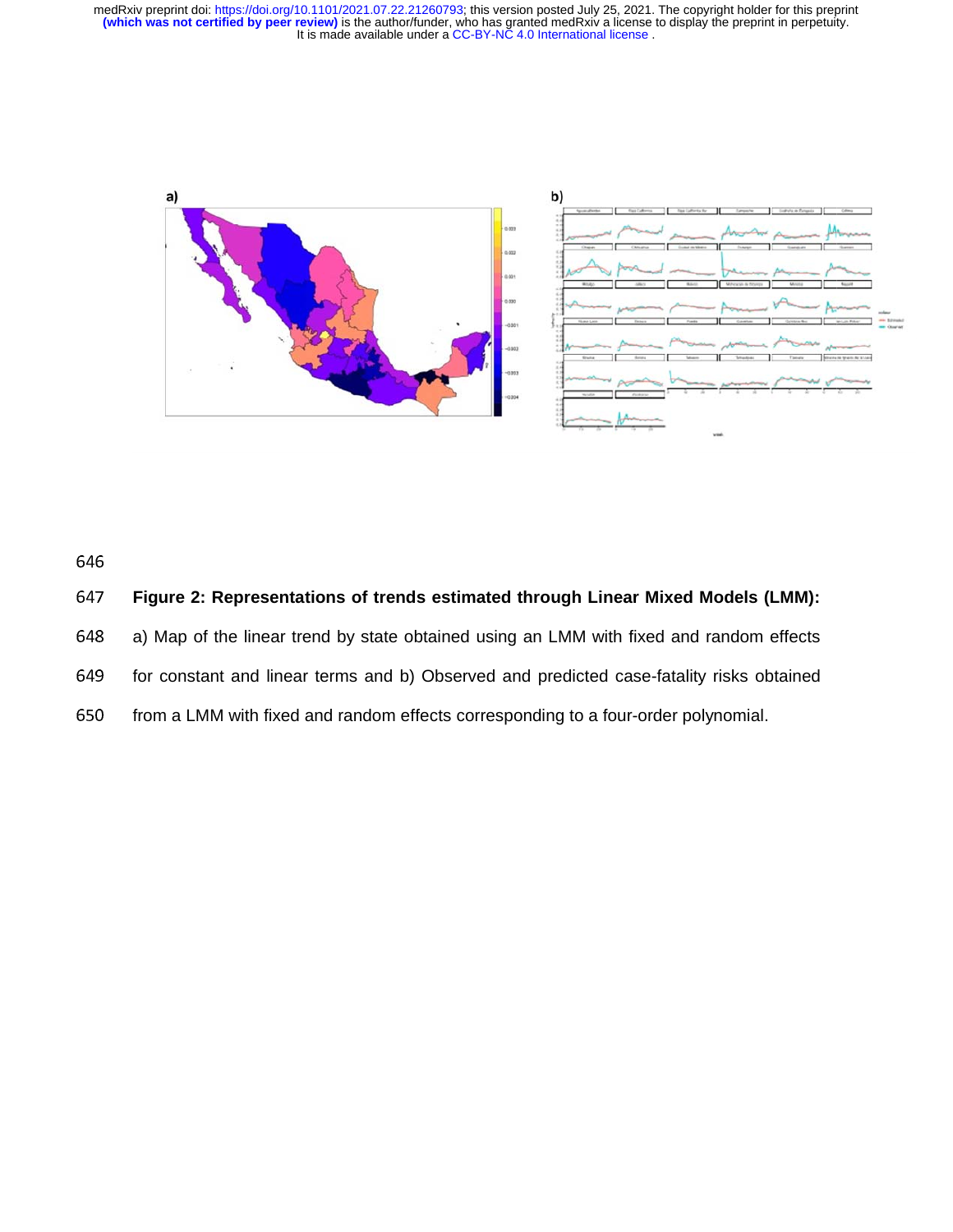

**Figure 3.** Association between inputs and between them and the output, the logit

653 transformation of the case fatality risks: men (%), age group 50 years and over, pregnant

654 women, and prevalence associated with the comorbidities.